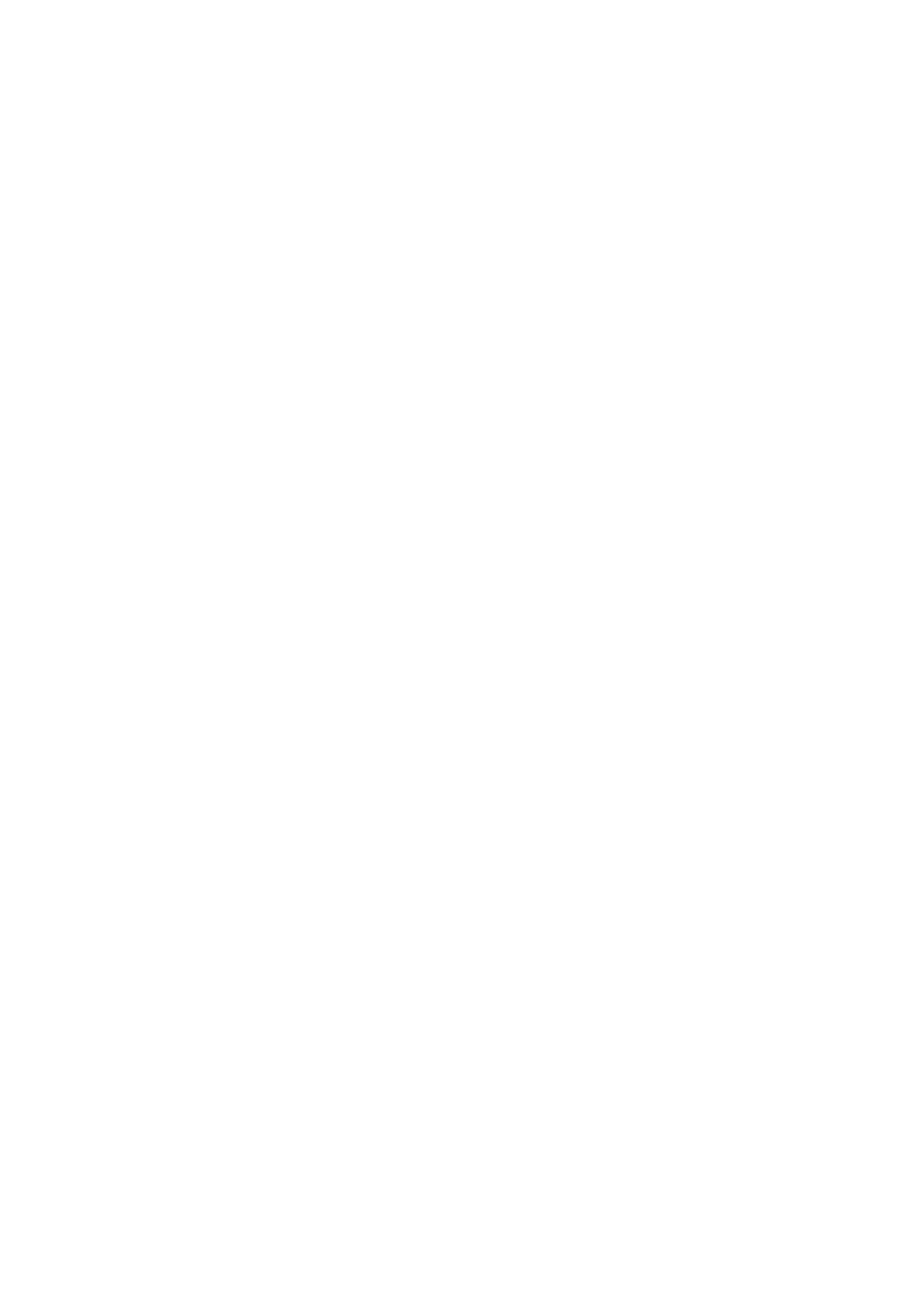# **Introduction**

Every year since 1994, the Council for the Development of Social Science Research in Africa (CODESRIA) has organized a Gender Institute which brings together researchers for two (2) weeks of concentrated debate, experience-sharing and knowledge-building. Initially aimed at promoting widespread awareness of the concept of gender and its related issues, the institute has subsequently been organized around specific themes designed to strengthen the integration of gender analysis into social science research in Africa and encourage the emergence of a community of researchers versed in the field of gender studies.

The theme chosen for the 2020 / 2021 session of the Gender Institute is *"Violence against Women and Girls in Africa's Civic Spaces".* The theme for the Institute speaks to growing complexities of violence in general and violence against women and girls in particular as they struggle to overcome barriers to their empowerment. Throughout Africa, campaigns and struggles for women and girl's empowerment have borne some dividends. More girls attend and complete basic education today compared to the situation two to three decades ago. More women are engaging formal and informal civic spaces that were previously a preserve of male counterparts, including in the security sectors.

In this framework, the CODESRIA Documentation and Information Centre (CODICE) has compiled this bibliography from various sources of bibliographic data.

As the 2020 / 2021 session of the Institute on Gender will be conducted virtually, on zoom, the bibliography contains only electronic bibliographic references. Classified alphabetically by author, the selected references are either in French or in English. The documents proposed for reading by the director are also reported.

The Call for application for the Gender Institute is in the annex of this bibliography.

We hope that this bibliography will be useful, and suggestions for its improvement are welcome.

Have a fruitful Institute.

Le CODESRIA organise, depuis 1994, un institut sur le genre qui réunit des chercheurs pendant deux (2) semaines de débats intenses, de partage d'expériences et de construction de savoir. Visant à ses débuts la promotion d'une conscience généralisée du genre dans la communauté de recherche en sciences sociales, l'institut a par la suite été organisé autour de thèmes spécifiques destinés à renforcer l'intégration de l'analyse de genre dans la recherche en sciences sociales en Afrique et à favoriser l'émergence d'une communauté de chercheurs dans le domaine des études sur le genre

Le thème choisi pour la session 2020 / 2021 de l'Institut sur le Genre est *« La violence faite aux femmes et aux filles dans les espaces civiques africains ».* Le thème de l'Institut aborde les complexités grandissantes de la violence en général, et de la violence faite aux femmes et aux filles en particulier, dans leur lutte contre les obstacles à leur autonomisation. Partout en Afrique, les campagnes et les luttes pour l'autonomisation des femmes et des jeunes filles ont porté quelques fruits. Aujourd'hui, par rapport à la situation d'il y a deux ou trois décennies, plus de filles commencent et complètent le cycle d'éducation de base. Plus de femmes investissent les espaces civiques formels et informels qui, auparavant, étaient la chasse gardée de leurs homologues masculins, y compris dans les secteurs de la sécurité.

Dans cette perspective, le centre de documentation et d'information du CODESRIA (CODICE) a élaboré cette bibliographie à partir de différentes sources d'information bibliographique.

Etant donné que la session 2020 / 2021 de l'institut sur le genre se déroulera virtuellement, sur zoom, cette bibliographie ne renferme que des références bibliographiques électroniques. Les références sélectionnées sont classées alphabétiquement par auteur et sont soit en français soit en anglais. Les documents proposés pour lecture par le directeur de l'institut sont également signalés.

L'appel à contributions lancé pour les besoins de l'institut sur le genre est annexé à la présente bibliographie.

Nous espérons que cette bibliographie vous sera utile et le CODICE est à l'écoute de toutes suggestions permettant son éventuel enrichissement.

#### Bon institut.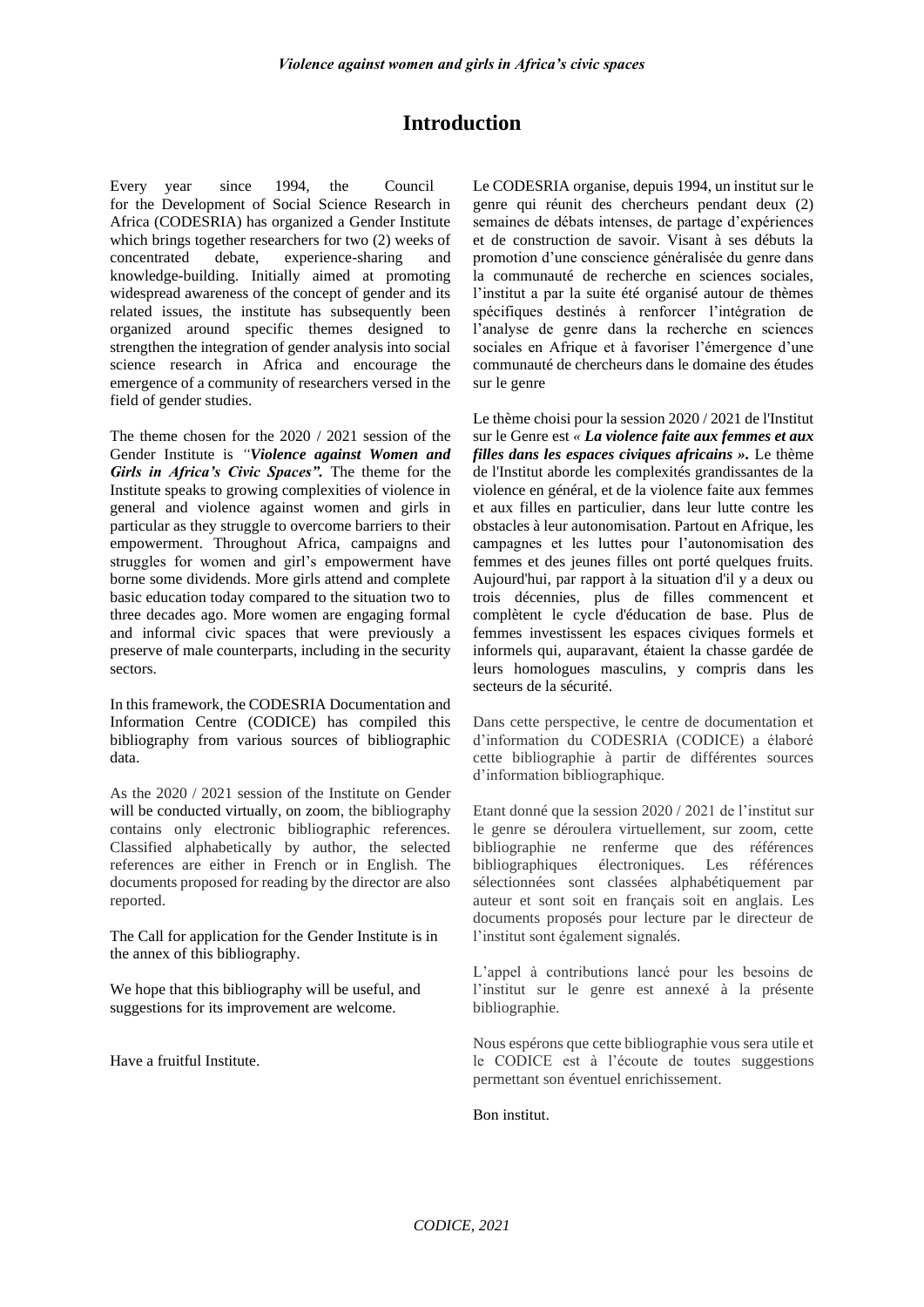# **1. African Child Policy Forum**

Born to High Risk: Violence Against Girls in Africa Addis Ababa : African Child Policy Forum, 2006. **Source** : [https://www.africanchildforum.org/index.php/en/component/com\\_sobipro/Itemid,158/pid,2/sid,126/;](https://www.africanchildforum.org/index.php/en/component/com_sobipro/Itemid,158/pid,2/sid,126/) <https://app.box.com/s/dclico714m6z5ognu12bk4wqgq1jflt7>

# **2. BANGOURA, D. (Recommended)**

Etat et sécurité en Afrique *Politique africaine,* n °61, mars 1996, pp.39-53 <http://www.politique-africaine.com/numeros/pdf/061039.pdf>

# **3. BANGOURA, D. (Recommended)**

État et sécurité : des idéologies sécuritaires à l'insécurité ou l'incapacité de l'État à assurer ses fonctions de défense et de sécurité » in Cahiers du GEMDEV n°24, 1996 - l'État en Afrique : indigénisations et modernités, Programme de recherche ACEA / CODESRIA / GEMDEV pp. 138-143

[https://octaviana.fr/document/FGNC24\\_1](https://octaviana.fr/document/FGNC24_1) ;

# **4. BARCIA, Inmaculada** *(Recommended)*

Weaving Resistance Through Action: Strategies of Women Human Rights Defenders Confronting Extractive Industries.

AWID and Women Human Rights Defenders International Coalition. 2017.

**Source**: [https://www.awid.org/sites/default/files/atoms/files/eng\\_weaving\\_resistance\\_through\\_action](https://www.awid.org/sites/default/files/atoms/files/eng_weaving_resistance_through_action-web.pdf)[web.pdf](https://www.awid.org/sites/default/files/atoms/files/eng_weaving_resistance_through_action-web.pdf)

# **1. BARNETT, Jessica Penwell, et al.**

Stigma as social control: gender-based violence stigma, life chances, and moral order in Kenya

*Social Problems*, vol. 63, no. 3, 2016, p. 447–462 **Source** : www.jstor.org/stable/44015390.

# **2. BASSADIEN, Shahana Rasool ; HOCHFELD, Tessa**

Across the Public/Private Boundary: Contextualising Domestic Violence in South Africa. *Agenda: Empowering Women for Gender Equity*, no. 66, 2005, pp. 4–15. *JSTOR*,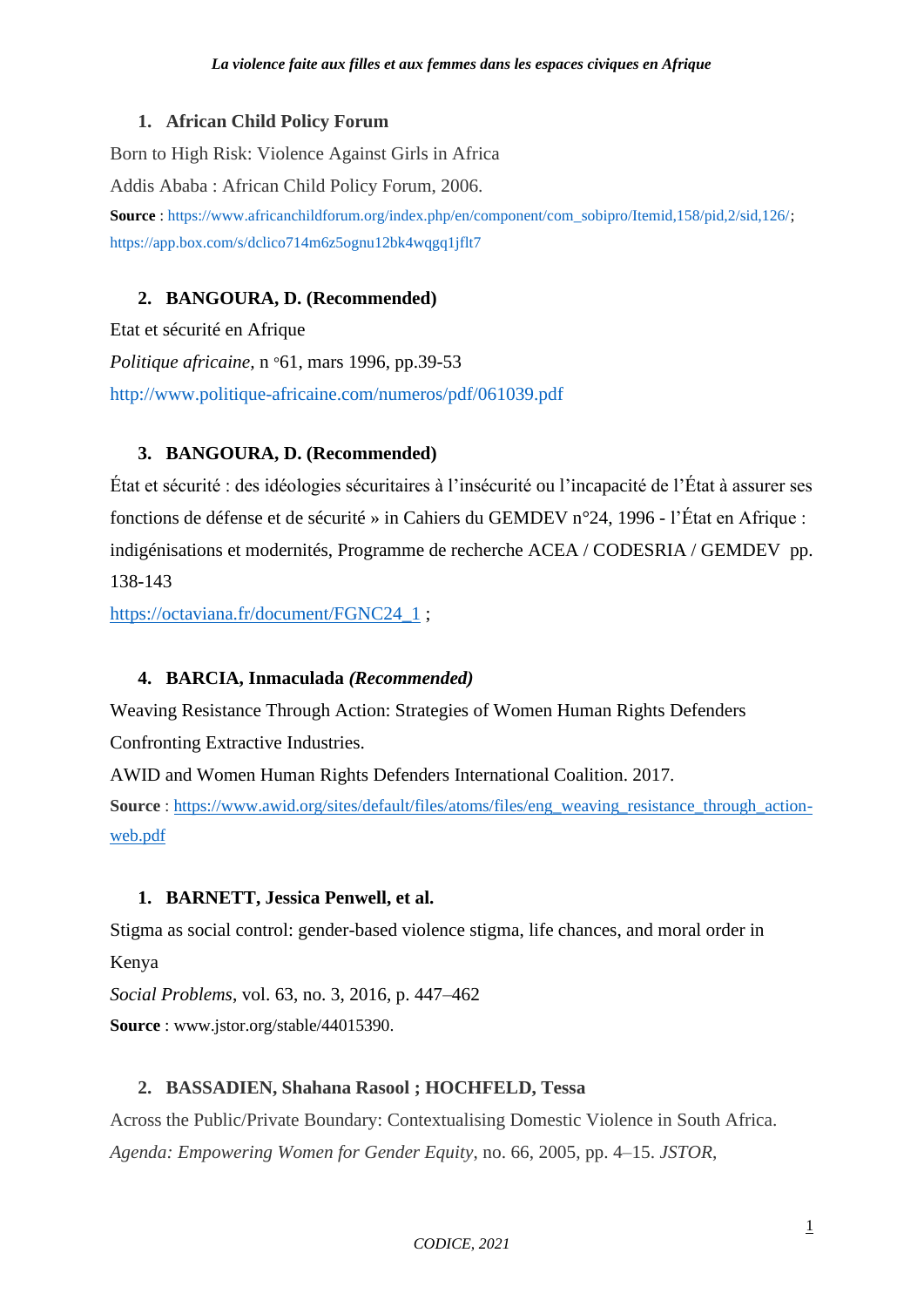**Abstract** : In this article we plan to challenge two aspects of the public/private dichotomy based on its relevance in the South African context. Firstly, we question the assumption that women's experiences of violence are private and thus a secret, and secondly we assert that the notion of the 'public' includes social discourses on domestic violence that have not been adequately acknowledged and addressed. These discourses are powerful in determining women's decisions to act (or not) after experiencing domestic violence, and hence are potentially harmful to women. We conclude that the way the theoretical notion of the public vs private is understood fundamentally shapes intellectual and service responses. The result is that service providers, when working with survivors of abuse, are still operating from the base of inappropriate imported theories that neglect to explain domestic violence in convincing, local ways, which means that opportunities for assistance to women and men are lost. **Source** : [www.jstor.org/stable/4066529](http://www.jstor.org/stable/4066529)

## **3. BAYART, Jean-François (Recommended)**

Chapitre III. La consolidation du pouvoir (1960-1962)

In : *L'État au Cameroun.* sous la direction de Bayart Jean-François. Paris, Presses de Sciences Po, « Références », 1985, p. 83-108.

**Source** :<https://www.cairn.info/l-etat-au-cameroun--9782724605105-page-83.htm>

### **4. BAZELEY, Patricia ; JACKSON, Kristi**

Qualitative-Data-Analysis-with-NVivo\_Chapters-1-and-2.Pdf In: *Patricia Bazeley, Kristi Jackson - Qualitative Data Analysis with NVivo,* SAGE Publications LTD (2013)

**Source** : [http://download.qsrinternational.com/Document/Website/Qualitative-Data-Analysis-with-](http://download.qsrinternational.com/Document/Website/Qualitative-Data-Analysis-with-NVivo_Chapters-1-and-2.pdf)[NVivo\\_Chapters-1-and-2.pdf.](http://download.qsrinternational.com/Document/Website/Qualitative-Data-Analysis-with-NVivo_Chapters-1-and-2.pdf)

#### **5. BENNETT, Jane**

Enough Lip Service! Hearing Post-Colonial Experience of Gender-Based Violence. *Agenda: Empowering Women for Gender Equity*, no. 50, 2001, pp. 88–96. **Source** : [www.jstor.org/stable/4066410](http://www.jstor.org/stable/4066410)

## **6. BISHOP, K..**

Standing Firm: *Women- and Trans-Led Organisations Respond to Closing Space for Civil Society*.

Mama Cash and Urgent Action Fund, 2017

**Abstract** : Closing space includes actions that curtail democracy and human rights activism, such as efforts to restrict access to foreign funding for organisations working on these issues. To date, efforts to understand the drivers, enablers, and impact of what has become a global trend have not consistently applied a gendered analysis.3 This report seeks to contribute to the current discourse by addressing this gap. The report is based on fifteen

*CODICE, 2021*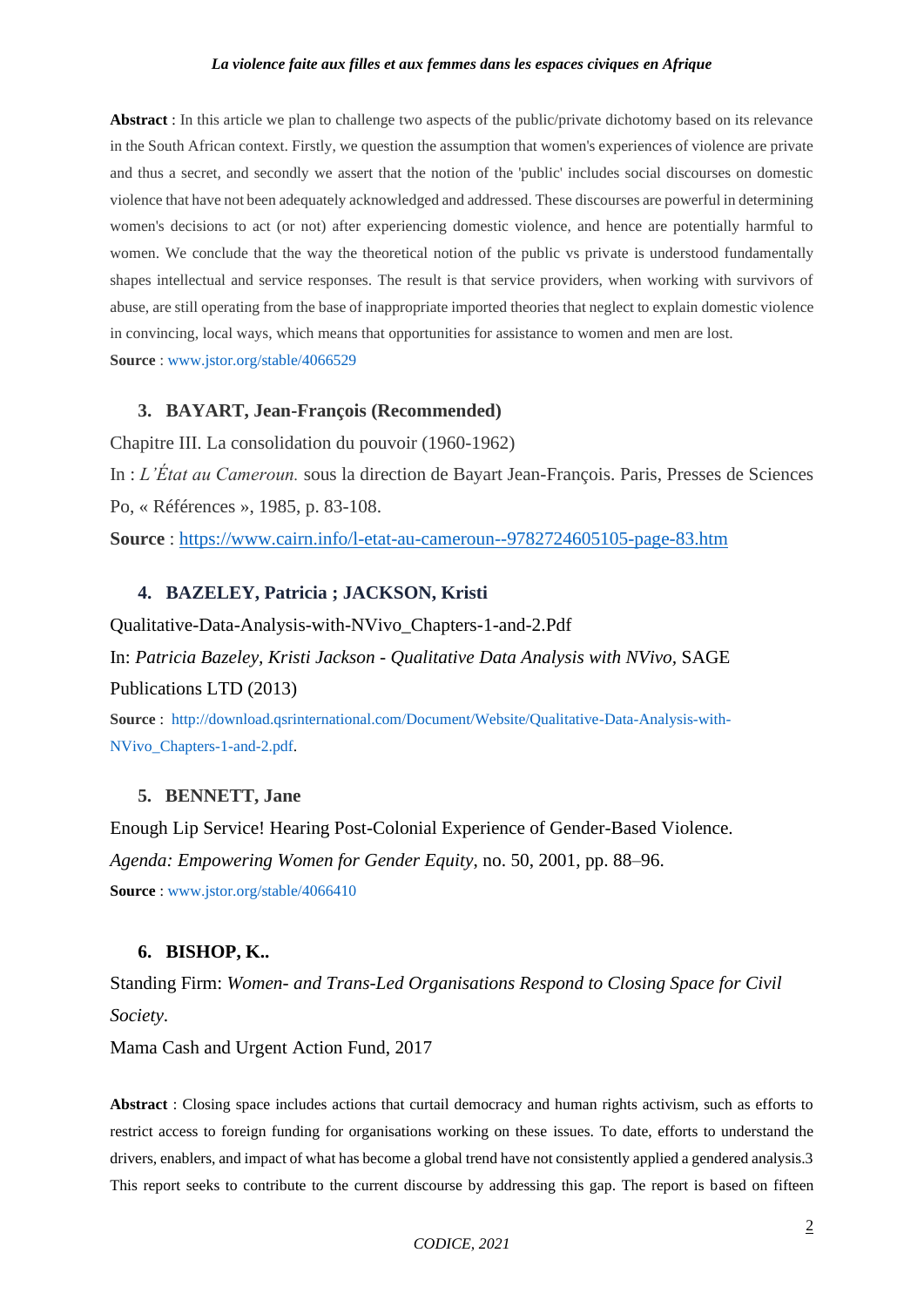interviews with activist groups led by women and trans people working from a feminist perspective in six countries where closing space is a pressing reality: China, Egypt, India, Russian Federation, Turkey and Uganda. All activists interviewed are grantee-partners of either Mama Cash or the Urgent Action Fund. Following individual interviews, the activists later came together in a separate convening to review and validate the findings and develop shared analysis and recommendations. As such, the report documents the perspectives and experiences of these women's rights and trans rights activists, and provides examples of the gendered impact of closing space. The report includes activists' recommendations to the funding community on ways to support their organising and counter the closing space trend, and shares lessons and strategies that may be useful to other activist groups facing threats.

[https://www.mamacash.org/media/publications/mc\\_closing\\_space\\_report\\_def.pdf](https://www.mamacash.org/media/publications/mc_closing_space_report_def.pdf)

### **7. BOURDIEU, P.** *(Recommended)*

Le langage autorisé. Notes sur l'efficacité du discours rituel *Actes de la Recherche en Sciences Sociales*, vol.1, n°5-6, novembre 1975, pp. 183-190. **Source :** https://www.persee.fr/doc/arss 0335-5322 1975 num\_1\_5\_2488

# **8. BOWEN, François ; LEVASSEUR, Caroline ; BEAUMONT, Claire ; MORISSETTE, Éric ; ST-ARNAUD, Paula**

La violence en milieu scolaire et les défis de l'éducation à la socialisation (chap. 7) In : Tiré du Rapport québécois sur la violence et la santé- Institut national de santé publique du Québec

**Source** :<https://www.inspq.qc.ca/book/export/html/11212> ; [https://www.inspq.qc.ca/sites/default/files/publications/2380\\_chapitre-7.pdf](https://www.inspq.qc.ca/sites/default/files/publications/2380_chapitre-7.pdf)

#### **9. BOWER, Carol**

The Plight of Women and Children: Advancing South Africa's Least Privileged. *The Annals of the American Academy of Political and Social Science*, vol. 652, 2014, pp. 106–126. **Source** : www.jstor.org/stable/24541719.

#### **10. BRITTON, Hannah**

Organising against Gender Violence in South Africa. *Journal of Southern African Studies*, vol. 32, no. 1, 2006, pp. 145–163.

**Abstract :** South Africa continues to top international rankings of incidence of reported rape and sexual violence. Rooted in the patriarchies of oppression found in colonialism, apartheid and the Cold War, these deeply ingrained patterns of sexual violence did not end with the transition to democracy. Many fear the level of gender-based violence may be increasing because of a backlash against the constitutionally-enforced gender equality of South

*CODICE, 2021*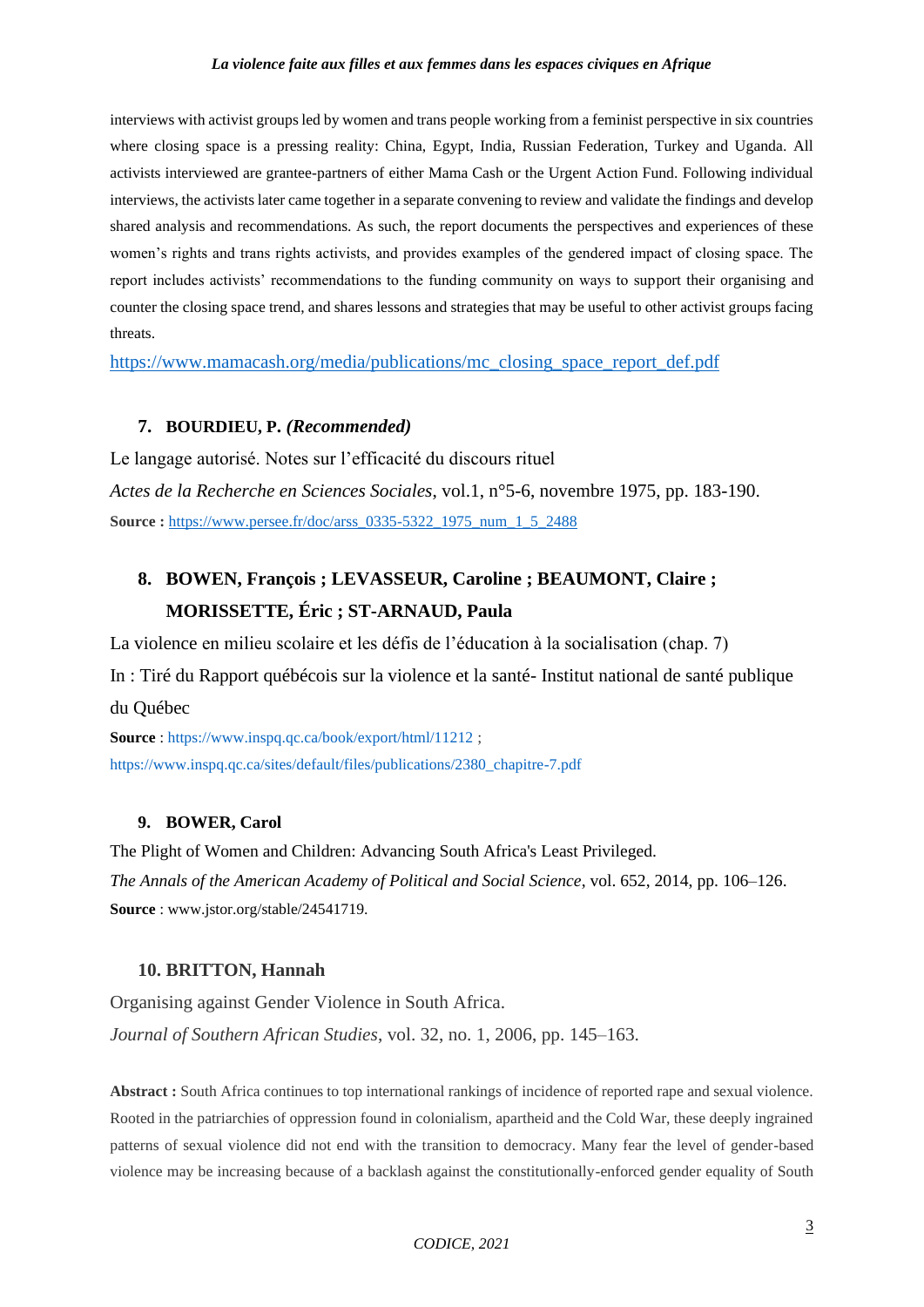African women. In response, one of the most viable parts of the women's movement in South Africa is the movement to end violence against women. Organisations in this sector have become the primary contract agents for the government, yet many women's groups remain thwarted by the complexities of their new bureaucratic relationship with the government institutions they used to oppose during apartheid. This article examines how organisations concerned with violence against women are redefining their mission, securing effective leadership and utilising new methods of activism. Organisations are fighting to maintain their autonomy rather than become 'technocratic handmaidens' for the new government; they are attempting to engage masculinities within 'feminist' frameworks, and they are witnessing the growing institutionalisation and NGO-isation of the South African women's movement.

**Source** : [www.jstor.org/stable/25065071](http://www.jstor.org/stable/25065071)

## **11. CHESNEY-LIND, Meda ; CLAVET, Martin**

"Les filles et les gangs : contextes et répercussions pour les femmes." *Criminologie*, vol. 48, no. 2, 2015, p. 209–235 **Source** : [www.jstor.org/stable/24582339](http://www.jstor.org/stable/24582339.)

## **12. CHINYAMA, V. ; MWABE, J.**

Kenya : Dans une école du centre du Kenya, des enfants profondément affectés par la violence sexuelle.

Unicef, 2007

**Source** : [http://www.unicef.org/infobycountry/kenya\\_39054.html](http://www.unicef.org/infobycountry/kenya_39054.html)

# **13. CHINYAMA, V. ; MWABE, J.**

Kenya: Sexual Violence Afflicts the Lives of Children at a School in Central Kenya. **Source** : http://www. unicef.org/infobycountry/kenya\_39054.html

#### **14. CLAIR, Isabelle** *(Recommended)*

Faire du terrain en féministe

*Actes de la recherche en sciences sociales*, 2016/3 (N° 213), p. 66-83. **Source** : <https://www.cairn.info/revue-actes-de-la-recherche-en-sciences-sociales-2016-3-page-66.htm> ; DOI : 10.3917/arss.213.0066.

# **15. COLLIN F., AUBENAS J., BOUCQUEY É., CUVELLIEZ M.-T., PEEMANS-POULLET H.** *(Recommended)*

Féminitude et féminisme.

*Les Cahiers du GRIF*, n°1, 1973. Le féminisme pour quoi faire ? pp. 5-22.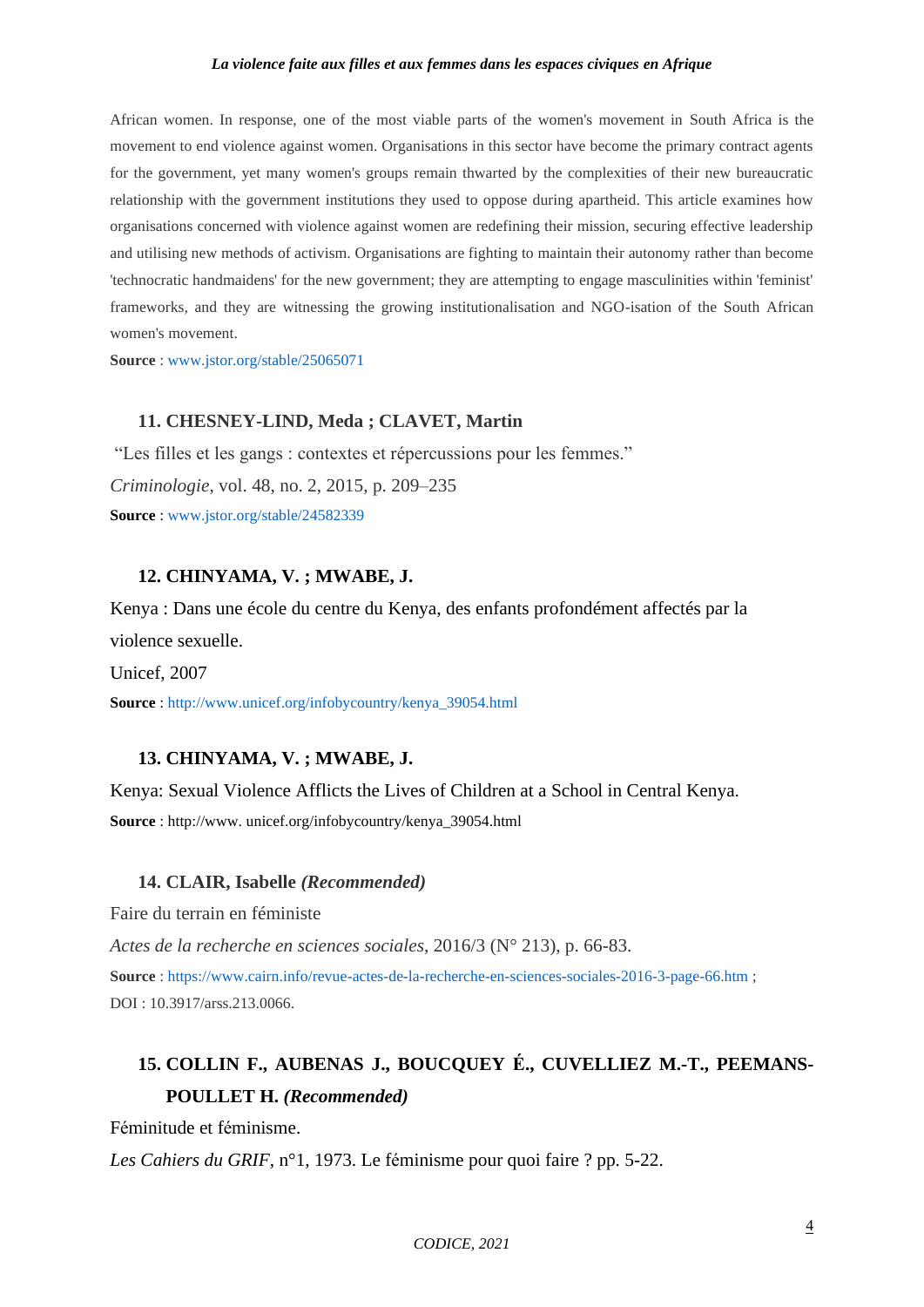**Source** : [https://www.persee.fr/doc/grif\\_0770-6081\\_1973\\_num\\_1\\_1\\_882](https://www.persee.fr/doc/grif_0770-6081_1973_num_1_1_882)

## **16. COOMBES, T. (***Recommended)*

Instead Of Shrinking Space, Let's Talk About Humanity's Shared Future.

Open Global Rights. 2020.

**Source**[: https://www.openglobalrights.org/instead-of-shrinking-space-lets-talk-about-humanitys-shared-future/](https://www.openglobalrights.org/instead-of-shrinking-space-lets-talk-about-humanitys-shared-future/) 

# **17. COOMBES, T.**

Parlons de l'avenir commun de l'humanité plutôt que du rétrécissement de l'espace civique **Source :** [https://www.openglobalrights.org/instead-of-shrinking-space-lets-talk-about-humanitys-shared](https://www.openglobalrights.org/instead-of-shrinking-space-lets-talk-about-humanitys-shared-future/?lang=French)[future/?lang=French](https://www.openglobalrights.org/instead-of-shrinking-space-lets-talk-about-humanitys-shared-future/?lang=French)

## **18. COULIBALY, Mamadou Lamine**

Les victimisations scolaires au Sénégal à l'épreuve de l'analyse de « genre » *Recherches & éducations* [En ligne], 8 | Juin 2013, document 5, mis en ligne le 15 juillet 2013, consulté le 07 juillet 2021.

**Source** : http://journals.openedition.org/rechercheseducations/1564 ; DOI :<https://doi.org/10.4000/rechercheseducations.1564>

## **19. CRENSHAW, Kimberlé (***Recommended)*

The urgency of intersectionality

Video, 2017

**Source**: <https://olc.worldbank.org/content/kimberlé-crenshaw-urgency-intersectionality>

# **20. DEVERS, Marie ; HENRY, Paule Élise ; HOFMANN, Élisabeth ; BENABDALLAH, Halim, eds.**

Les violences de genre en milieu scolaire en Afrique subsaharienne francophone : comprendre leurs impacts sur la scolarisation des filles pour mieux les combattre République Française : Ministère des Affaires Étrangères et Européennes, 2012. Ce rapport réalisé dans le cadre de la Triennale de l'éducation et de la formation en Afrique, organisée par l'Association pour le développement de l'éducation en Afrique (ADEA) à Ouagadougou, Burkina Faso, du 12 au 17 février 2012.

**Résumé** : Ce rapport s'intéresse à une problématique qu'il est urgent de considérer si l'on souhaite faire respecter l'intégrité des filles et atteindre les objectifs d'Éducation pour tous. Les violences de genre en milieu scolaire – sexuelles, physiques et psychologiques –, frappent les filles dans de nombreux établissements scolaires africains,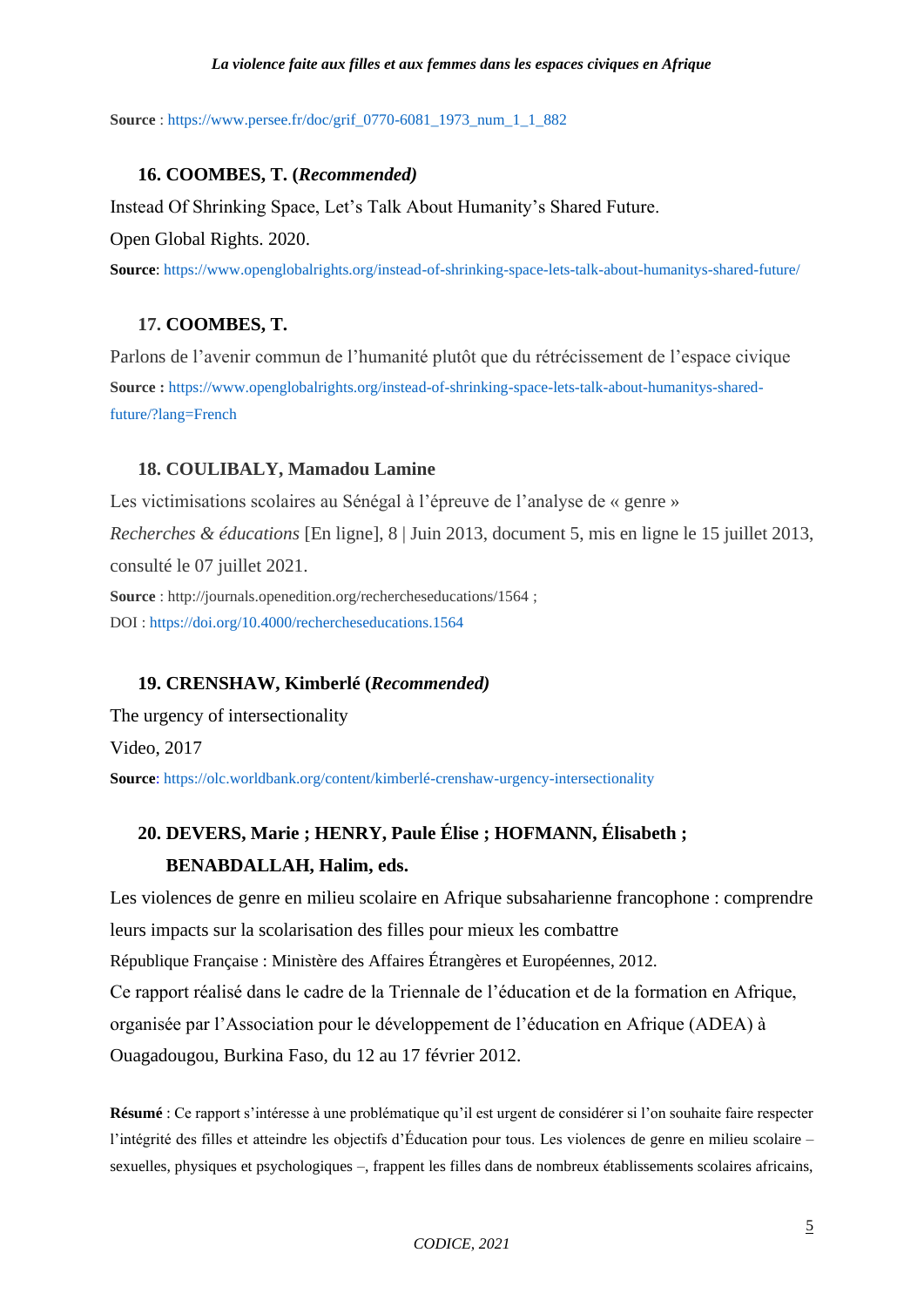comme en attestent de nombreux rapports et témoignages des associations et personnels éducatifs de terrain, et mettent à la fois clairement en jeu la dimension des rapports sociaux entre les hommes et les femmes, mais aussi les inégalités de pouvoir entre les sexes. Combattre les violences basées sur le genre en milieu scolaire comme facteur de déscolarisation des filles figure parmi les plus importants défis que le continent africain doit relever s'il souhaite scolariser tous ses enfants d'ici 2015. Il est urgent de rendre visible et de refuser les violences afin d'offrir de réelles chances de succès aux filles, que ce soit au niveau social, économique ou politique, et de contribuer à faire de l'école une institution qui défend des valeurs d'égalité et de non-violence. Pour vaincre et surmonter le problème de l'invisibilité des violences de genre en milieu scolaire, un immense travail doit être effectué sur la collecte de données…

**Source** : [http://www.genre-developpement.org/wp](http://www.genre-developpement.org/wp-content/uploads/2017/06/Rapport_violences_genre_en_milieu_scolaire__MAEE_2012.pdf)[content/uploads/2017/06/Rapport\\_violences\\_genre\\_en\\_milieu\\_scolaire\\_\\_MAEE\\_2012.pdf](http://www.genre-developpement.org/wp-content/uploads/2017/06/Rapport_violences_genre_en_milieu_scolaire__MAEE_2012.pdf)

# **21. DEVERS, Marie ; HENRY, Paule Élise ; HOFMANN, Élisabeth ; BENABDALLAH, Halim, eds.**

Gender-based violence at school in French-speaking Sub-saharan Africa: understanding its impact on girls' school attendance to combat it more effectively

This report was produced as part of the Triennale on Education and Training in Africa held by the Association for the Development of Education in Africa (ADEA) in Ouagadougou, Burkina Faso, 12-17 February 2012.

**Abstract** : This report addresses a topic that needs to be urgently considered if girls' integrity is to be respected and the objectives of education for all to be met. Gender-based violence at school – whether sexual, physical or psychological – affects girls in many African schools, as shown by reports and testimonies from grassroots volunteer groups and schoolteachers. It is clearly linked to the dimension of social relations between men and women as well as unequal power between genders. Combating school-related gender-based violence as a factor of girls' poor school attendance is one of the greatest challenges that Africa must face if it is to enrol all its children in school by 2015. It is a matter of urgency to make this violence visible and reject it so as to provide girls with real opportunities for success, whether social, economic or political, and to help make school an institution that defends the values of equality and non-violence. To overcome the problem of the invisibility of school-related gender-based violence, considerable data collecting work needs to be done. Given the inadequacy or absence of mechanisms for observing or monitoring the phenomenon, or appropriate instruments for making school-related gender-based violence visible, it is crucial to collect reliable data rapidly at the national level in each African country. One of the major current challenges is to compile the information already available among various stakeholders (government and civil society) to devise effective public policies that can end those practices and monitor the effectiveness of the measures taken…

**Source** : [https://www.diplomatie.gouv.fr/IMG/pdf/Rapport\\_Violences\\_de\\_genre\\_GB\\_bd\\_cle0d9e43.pdf](https://www.diplomatie.gouv.fr/IMG/pdf/Rapport_Violences_de_genre_GB_bd_cle0d9e43.pdf)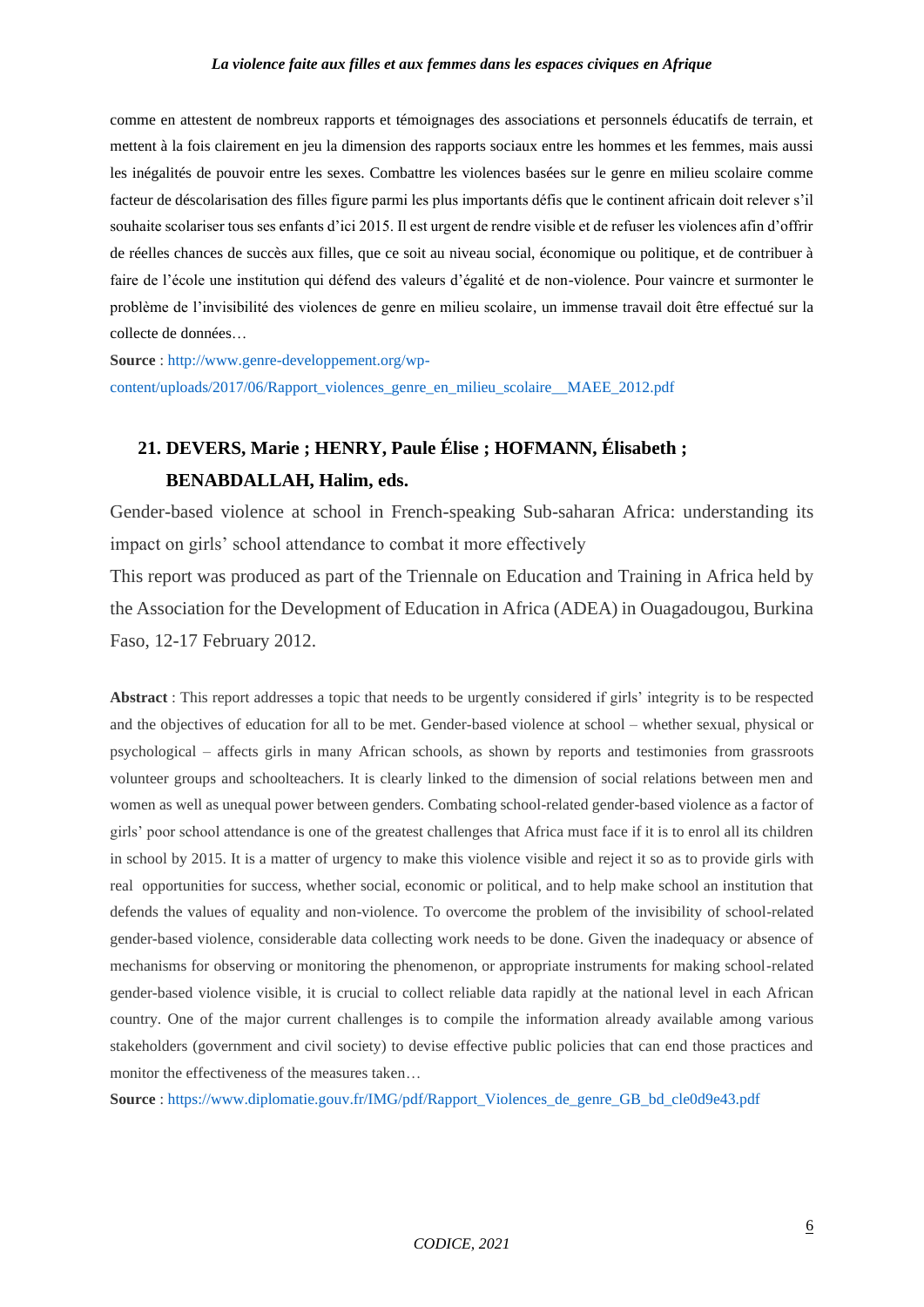### **22. DIFFO, Tchunkam, J.** *(Recommended).*

Propos liminaire de la coordonnatrice nationale de more women in politics à l'occasion du dîner plaidoyer parlementaire du 30 novembre 2016 dans la salle des banquets de l'Assemblée nationale du Cameroun

**Source :** [http://www.morewomeninpolitics.org/document/propos-liminaire-de-madame-pr-justine-diffo](http://www.morewomeninpolitics.org/document/propos-liminaire-de-madame-pr-justine-diffo-tchunkam-coordonnatrice-nationale-de-more-women-in-politics-a-loccasion-diner-plaidoyer-parlementaire-30-novembre-2016-salle-banquet/)[tchunkam-coordonnatrice-nationale-de-more-women-in-politics-a-loccasion-diner-plaidoyer-parlementaire-30](http://www.morewomeninpolitics.org/document/propos-liminaire-de-madame-pr-justine-diffo-tchunkam-coordonnatrice-nationale-de-more-women-in-politics-a-loccasion-diner-plaidoyer-parlementaire-30-novembre-2016-salle-banquet/) [novembre-2016-salle-banquet/](http://www.morewomeninpolitics.org/document/propos-liminaire-de-madame-pr-justine-diffo-tchunkam-coordonnatrice-nationale-de-more-women-in-politics-a-loccasion-diner-plaidoyer-parlementaire-30-novembre-2016-salle-banquet/)

#### **23. ESSOF, S & Feminist Hikers Collective** *(Recommended)*

Feminism, Power and Liberation – A Conversation, 26 June 2021.

**Source***:* [https://feministhikingcollective.org/feminist-hikers-blog/f/feminism-power-and-liberation--](https://feministhikingcollective.org/feminist-hikers-blog/f/feminism-power-and-liberation---conversation-with-shereen-essof) [conversation-with-shereen-essof](https://feministhikingcollective.org/feminist-hikers-blog/f/feminism-power-and-liberation---conversation-with-shereen-essof)

[https://feministhikingcollective.org/semillas-blog/f/feminism-power-and-liberation---conversation-with-shereen](https://feministhikingcollective.org/semillas-blog/f/feminism-power-and-liberation---conversation-with-shereen-essof)[essof](https://feministhikingcollective.org/semillas-blog/f/feminism-power-and-liberation---conversation-with-shereen-essof)

## **24. FRIED, Susana T.**

Violence against Women *Health and Human Rights*, vol. 6, no. 2, 2003, pp. 88–111.

**Abstract** : Over the past three decades, women's organizations have created a paradigm shift in understanding and acting to end violence against women. Where gender-based violence was once confined to whispers and silent suffering, it is now part of the public agenda. Women's groups and networks have insisted that violence against women is not only a crime; it is a violation of women's human rights. Rape, for example, is not an "affront to a woman's chastity" but rather a profound violation of her bodily integrity and her right to dignity, security, and freedom from discrimination. This article examines a recent assessment of initiatives to end violence against women that was conducted in 2002 by the United Nations Development Fund for Women (UNIFEM) and connected to current research, advocacy, and antiviolence organizing.

\*\*\*\*

Au cours des trois dernières décennies, les organisations féminines ont développé de nouveaux modèles de référence en ce qui concerne à la fois la compréhension de la violence contre les femmes et l'action visant à y mettre fin. Alors que la violence sexiste était naguère confinée à des chuchotements et à des souffrances en silence, elle est maintenant ouvertement à l'ordre du jour. Les groupements et réseaux féminins ont fait clairement comprendre que la violence contre les femmes n'est pas seulement un crime ; c'est aussi une violation des droits humains des femmes. Le viol, par exemple, n'est pas un " affront à la chasteté d'une femme ", mais plutôt une violation profonde de son intégrité corporelle et de son droit à la dignité, la sécurité et la protection contre la discrimination. Cet article examine une évaluation récente des initiatives visant à mettre fin à la violence contre les femmes, qui a été effectuée en 2002 par le Fonds de Développement des Nations Unies pour la Femme (United Nations Development Fund for Women ou UNIFEM) en liaison avec les activités actuelles de recherche, de plaidoyer et d'organisation de la lutte contre la violence.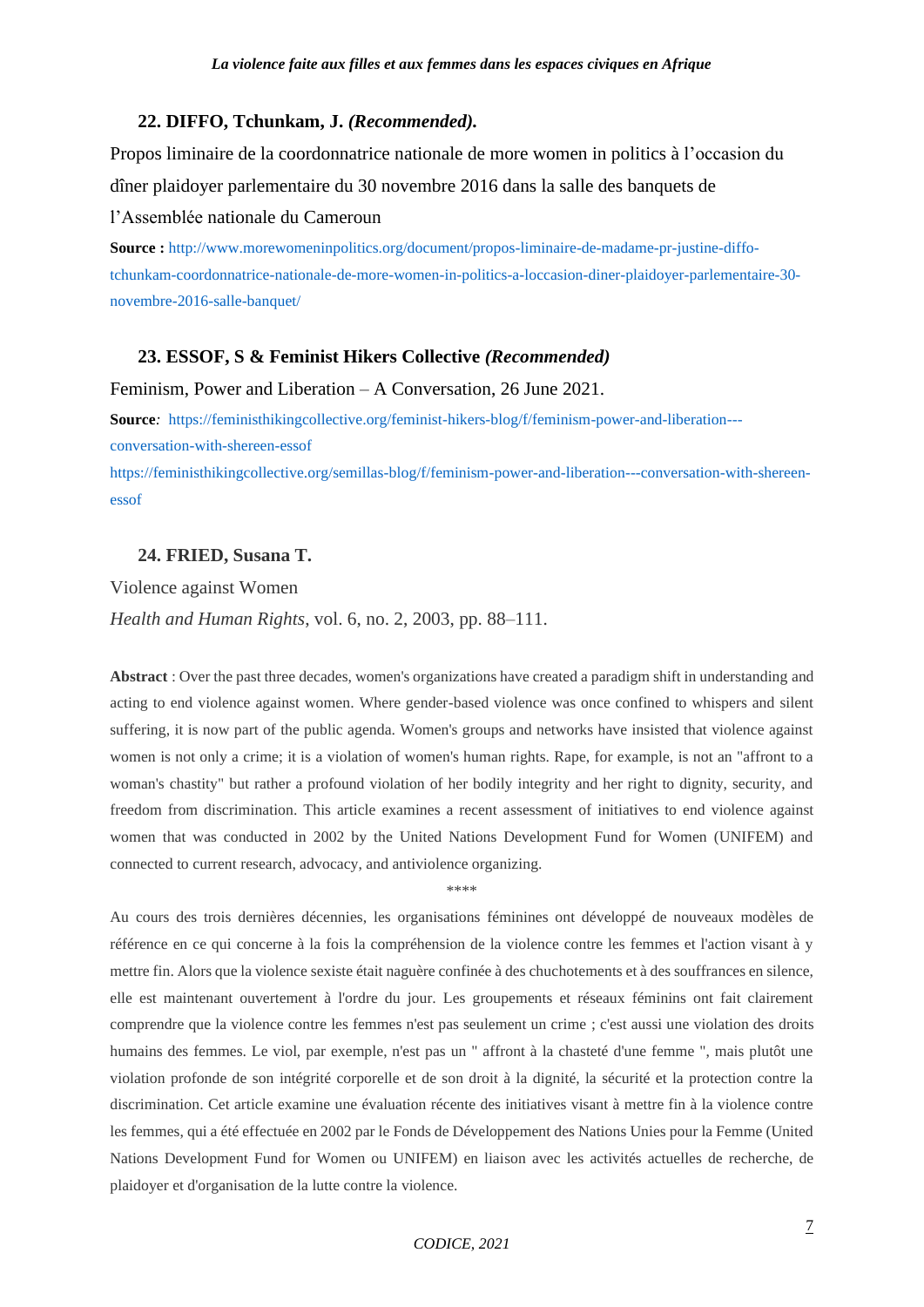**Source** : [www.jstor.org/stable/4065431](http://www.jstor.org/stable/4065431)

### **25. GEORGE, Erika**

Scared at School: Sexual Violence against Girls in South African Schools. New York : Human Rights Watch, 2001. 138 p.

**Abstract** : This book documents school-based sexual violence in South Africa and the discriminatory impact on girls' education when the government fails to respond effectively. Eleven chapters include: (1) "Preface"; (2) "Summary" (e.g., the effects of sexual violence on education and South Africa's legal obligations); (3) "Recommendations" (to the government of South Africa, the South African Council of Educators and the Teachers' Unions of South Africa, teachers' training colleges, and the international community); (4) "Background" (e.g., school violence in the apartheid era and attitudes toward violence against girls); (5) "Sexual Violence in Schools" (e.g., sexual violence by teachers, school employees, and students); (6) "Consequences of Gender Violence for Girls' Education and Health"; (7) "The School Response" (e.g., barriers to reporting abuse and inappropriate responses); (8) "The Criminal Justice System" (reform efforts and responses to sex violence in schools); (9) "National and Provincial Government Response" (e.g., legal reforms and guidelines on HIV/AIDS); (10) "South Africa's Obligations under International and National Law"; and (11) Conclusion. Four appendices present Human Rights Watch Report Recommendations (1997 and 1995), student essays, the South African Council for Educators Code of Conduct, and the Dakar World Education for All Forum Framework document. (SM) **Source** :<https://www.hrw.org/reports/2001/safrica/>

# **26. GHANOTAKIS, Elena, et al.**

Stop Prison Rape in South Africa.

*Agenda: Empowering Women for Gender Equity*, no. 74, 2007, pp. 68–80.

**Abstract :** South Africa has some of the highest rates of rape in the world. Activists have drawn attention to the devastating effect this has on women and children. However, insufficient attention has been paid to rape predominantly of men - in prisons. This article aims to educate gender activists about the phenomenon of prison rape in the context of South Africa. It hopes to make the case that prison rape reflects and reinforces rape culture in South Africa (and elsewhere). In so doing, it aims to galvanise action to prevent prison rape and all forms of rape.

**Source** : [www.jstor.org/stable/27739345](http://www.jstor.org/stable/27739345)

#### **27. GREENE, Margaret, et al.,**

Le droit d'une fille d'apprendre sans peur : lutter pour mettre fin à la violence basée sur le genre en milieu scolaire.

Plan International, 2013.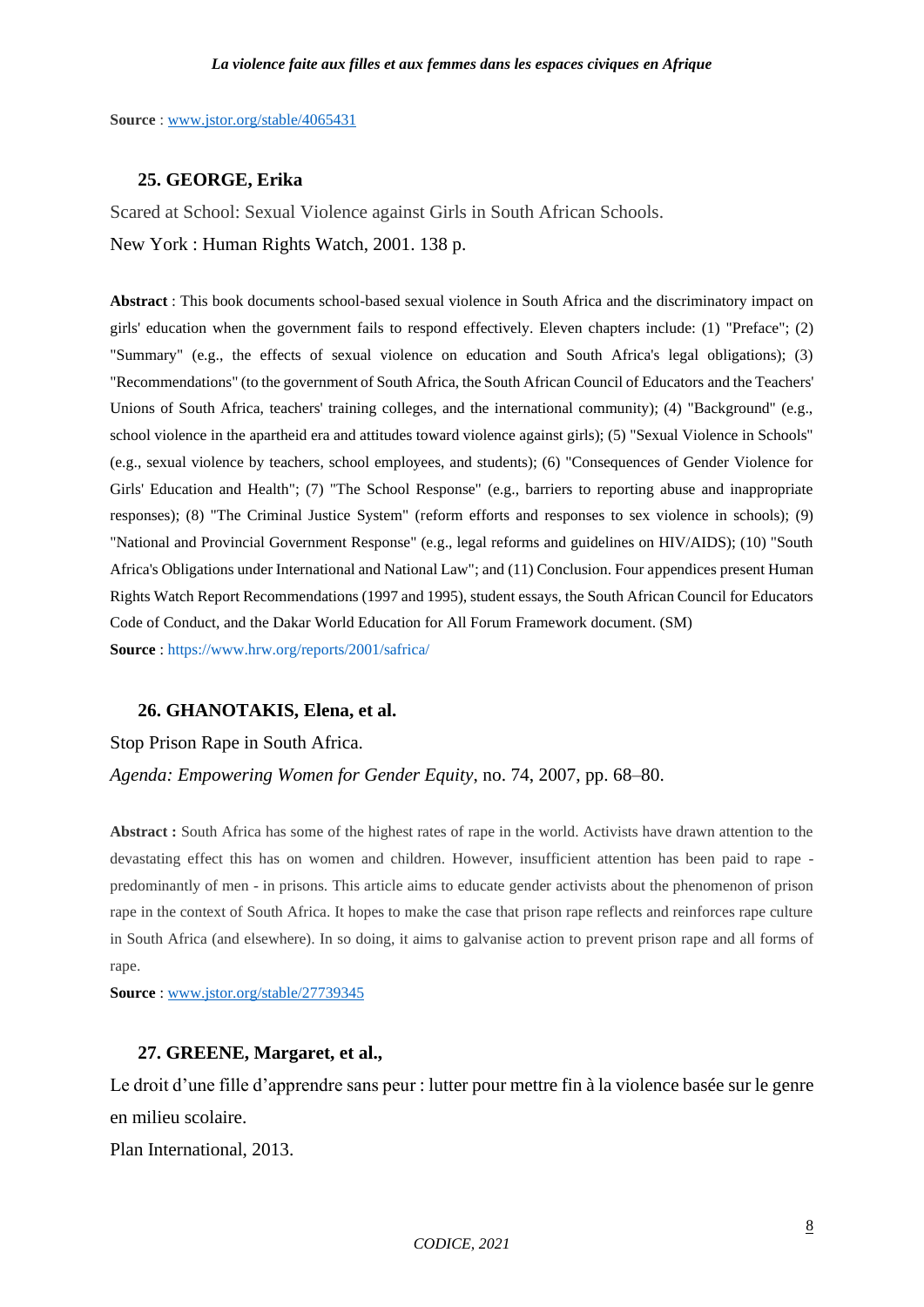**Source** : [http://www.unesco.org/new/fileadmin/MULTIMEDIA/HQ/HIV-](http://www.unesco.org/new/fileadmin/MULTIMEDIA/HQ/HIV-AIDS/pdf/UNGEI_UNESCO_SRGBV_DiscussionPaperFINALFR.pdf)[AIDS/pdf/UNGEI\\_UNESCO\\_SRGBV\\_DiscussionPaperFINALFR.pdf](http://www.unesco.org/new/fileadmin/MULTIMEDIA/HQ/HIV-AIDS/pdf/UNGEI_UNESCO_SRGBV_DiscussionPaperFINALFR.pdf)

# **28. GUILLEMETTE, François** *(Recommended)*

Approches inductives II *Recherches qualitatives*, Vol. 28(2), 2009 **Source** : [http://www.recherche](http://www.recherche-qualitative.qc.ca/documents/files/revue/edition_reguliere/numero28(2)/numero_complet_28(2).pdf)[qualitative.qc.ca/documents/files/revue/edition\\_reguliere/numero28\(2\)/numero\\_complet\\_28\(2\).pdf](http://www.recherche-qualitative.qc.ca/documents/files/revue/edition_reguliere/numero28(2)/numero_complet_28(2).pdf)

# **29. GURUMURTHY, Anita ; MENON, Niveditha**

Violence against women via Cyberspace.

*Economic and Political Weekly*, vol. 44, no. 40, 2009, pp. 19–21

**Abstract :** A report on a consultation on women and the use of information technologies that addressed how policy choices need to avoid narratives of fear around new technologies, narratives that can effectively constrain women's freedom to use digital spaces.

**Source** : [www.jstor.org/stable/25663650](http://www.jstor.org/stable/25663650)

# **30. HAYES, B.; JOSHI, P.** *(Recommended)*

Rethinking Civic Space in an Age of Intersectional Crises: a Briefing for Funders.

Funders' Initiative for Civil Society (FICS). 2020.

**Source :** [https://global-dialogue.org/wp-content/uploads/2020/05/FICS-Rethinking-Civic-Space-Report-](https://global-dialogue.org/wp-content/uploads/2020/05/FICS-Rethinking-Civic-Space-Report-FINAL.pdf)[FINAL.pdf](https://global-dialogue.org/wp-content/uploads/2020/05/FICS-Rethinking-Civic-Space-Report-FINAL.pdf)

# **31. HERITIER F.** *(Recommended)*

Le sang du guerrier et le sang des femmes *Cahiers du GRIF*, n°29 (L'africaine, Sexe et signe), 1984. pp.7-21. **Source** : [https://www.persee.fr/doc/grif\\_0770-6081\\_1984\\_num\\_29\\_1\\_1629](https://www.persee.fr/doc/grif_0770-6081_1984_num_29_1_1629)

# **32. Human Rights Watch**

Scared at School : Sexual Violence against Girls in South-African Schools. New York, HRW, 2001 **Source** : <http://www.hrw.org/reports/2001/03/01/scared-school>

# **33. Institute of African Studies, University of Ghana** *(Recommended)*

Feminist Africa, Volume 2, Issue 1 (Extractivism, Resistance, Alternatives), 2021, Source [: https://feministafrica.net/wp](https://feministafrica.net/wp-content/uploads/2021/04/fa_v2_issue1_full_issue_Extractivism_Resistance_Alternatives.pdf)[content/uploads/2021/04/fa\\_v2\\_issue1\\_full\\_issue\\_Extractivism\\_Resistance\\_Alternatives.pdf](https://feministafrica.net/wp-content/uploads/2021/04/fa_v2_issue1_full_issue_Extractivism_Resistance_Alternatives.pdf)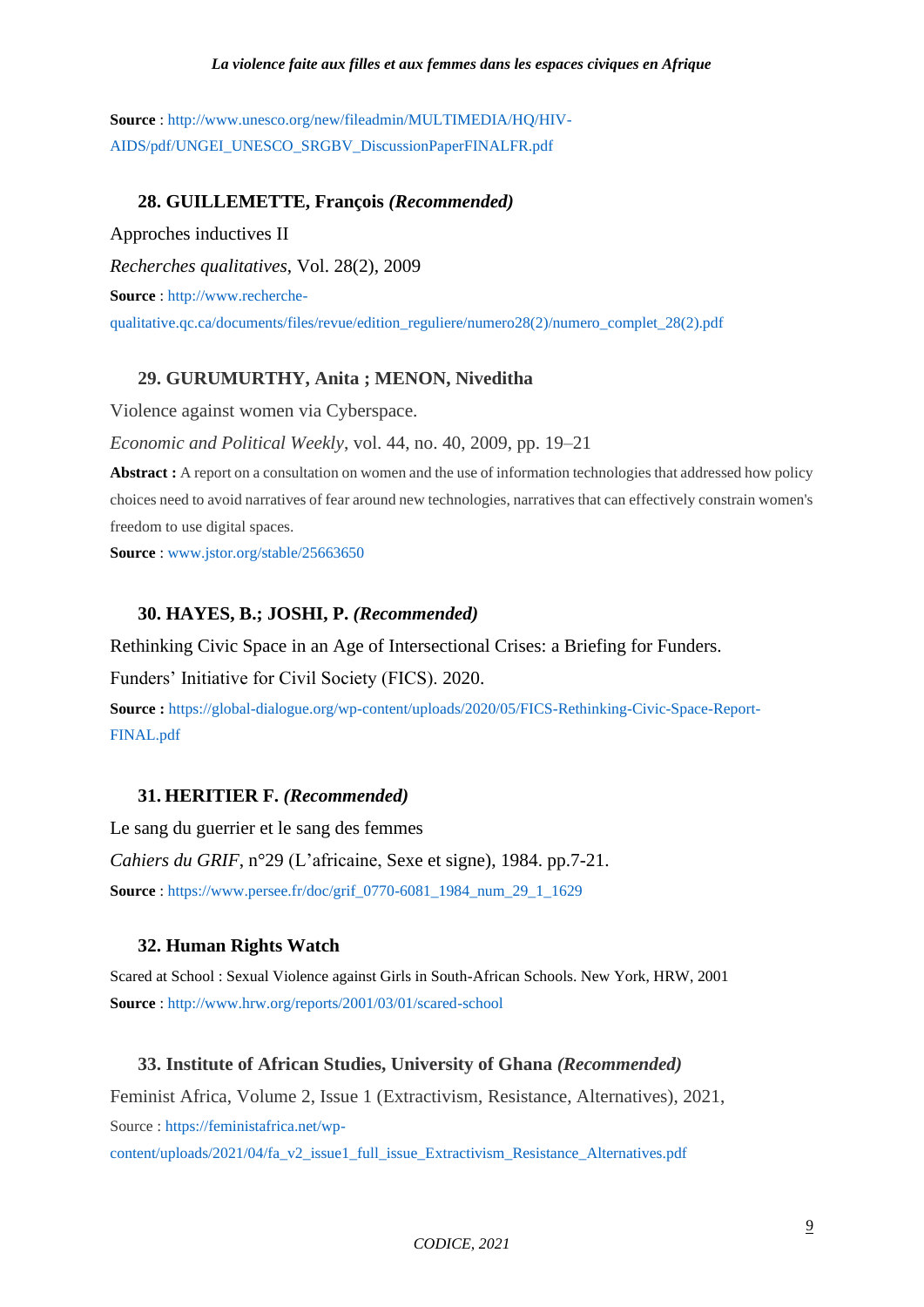#### **34. JAKOBSEN, Hilde**

What's gendered about gender-based violence ? : an empirically grounded theoretical Exploration from Tanzania.

*Gender and Society*, vol. 28, no. 4, 2014, p. 537–561

**Abstract** : Violence is often considered gendered on the basis that it is violence against women. This assumption is evident both in "gender-based violence" interventions in Africa and in the argument that gender is irrelevant if violence is also perpetrated against men. This article examines the relation of partner violence not to biological sex, but to gender as conceptualized in feminist theory. It theorizes the role of gender as an analytical category in dominant social meanings of "wifebeating" in Tanzania by analyzing arguments for and against wife-beating expressed in 27 focus group discussions in the Arumeru and Kigoma-Vijijini districts. The normative ideal of a "good beating" emerges from these data as one that is supported by dominant social norms and cyclically intertwined with "doing gender." The author shows how the good beating supports, and is in turn supported by, norms that hold people accountable to their sex category. These hegemonic gender norms prescribe the performance of masculinity and femininity, power relations of inequality, and concrete material exploitation of women's agricultural and domestic labor. The study has implications for policy and practice in interventions against violence, and suggests untapped potential in theoretically informed feminist research for understanding local power relations in the Global South.

**Source** : [www.jstor.org/stable/43669907](http://www.jstor.org/stable/43669907)

# **35. Just Associates (JASS) & The Fund for Global Human Rights**.

The Power of Public Narratives. 2019

**Source:**https://justassociates.org/sites/justassociates.org/files/the\_power\_of\_public\_narratives.pdf

## **36. Just Associates (JASS)**

Defending Rights in Hostile Contexts: Understanding and Confronting the Crackdown Against Activists and Democratic Space in Southern Africa. December 2019. **Source** :

[https://www.justassociates.org/sites/justassociates.org/files/defending\\_rights\\_in\\_hostile\\_contexts\\_insights\\_from](https://www.justassociates.org/sites/justassociates.org/files/defending_rights_in_hostile_contexts_insights_from_southern_africa.pdf) [\\_southern\\_africa.pdf](https://www.justassociates.org/sites/justassociates.org/files/defending_rights_in_hostile_contexts_insights_from_southern_africa.pdf)

## **37. JONES, L. et al.**

Prevalence and Risk of Violence against Children with Disabilities: a Systematic Review and Meta-Analysis of Observational Studies

The Lancet. 2012.

**Source** : [http://www.thelancet.com/journals/lancet/article/PIIS0140-6736\(12\)60692-8/abstract](http://www.thelancet.com/journals/lancet/article/PIIS0140-6736(12)60692-8/abstract)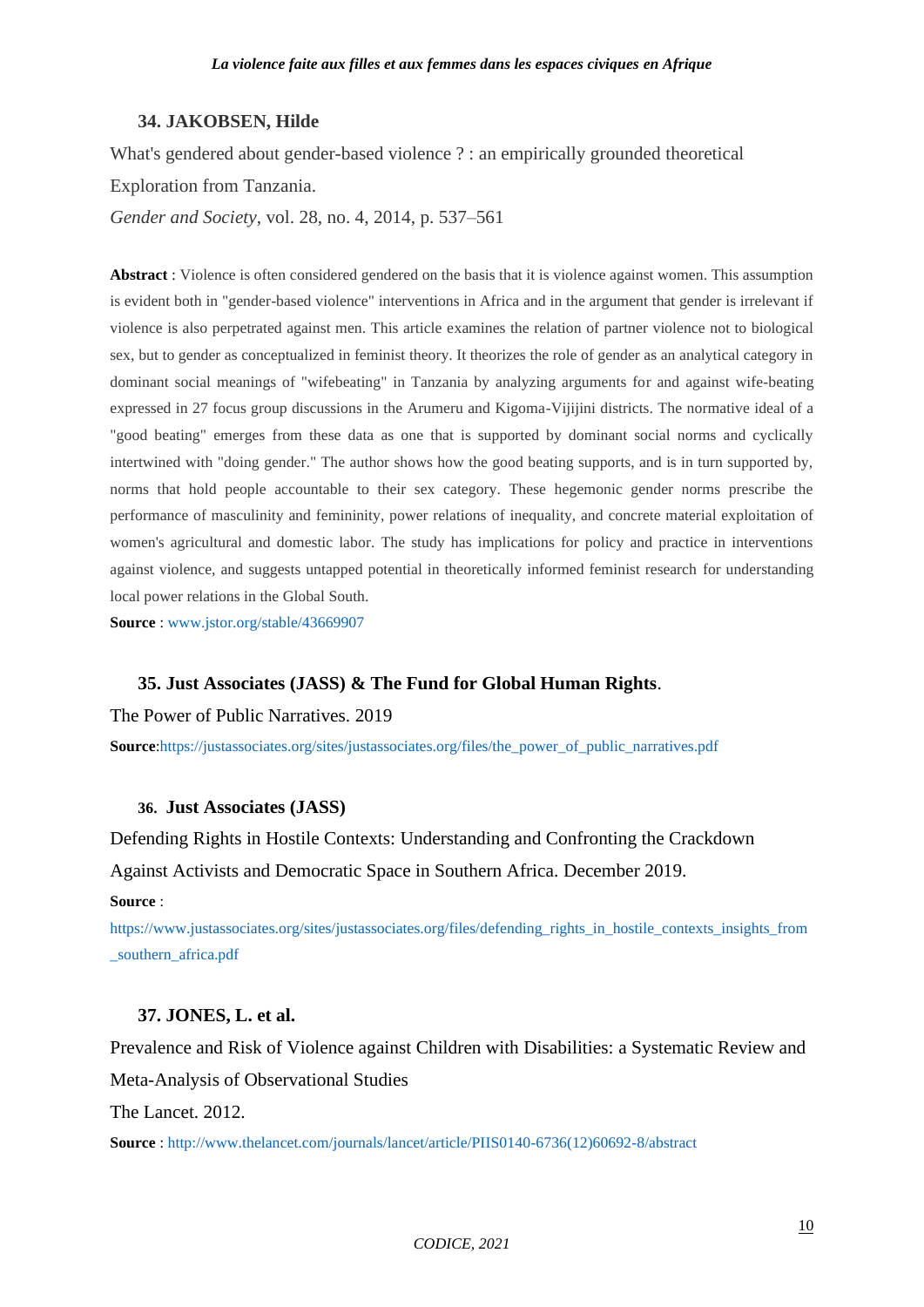# **38. KRANTZ, Gunilla ; GARCIA-MORENO, Claudia**.

Violence against Women.

*Journal of Epidemiology and Community Health (1979-)*, vol. 59, no. 10, 2005, p. 818–821. **Source** [: www.jstor.org/stable/25570854](http://www.jstor.org/stable/25570854)

# **39. LEACH, Fiona ; HUMPHREYS, Sara**.

Gender Violence in Schools: Taking the 'Girls-as-Victims' Discourse Forward *Gender and Development*, vol. 15, no. 1, 2007, pp. 51-65.

**Abstract** : This paper draws attention to the gendered nature of violence in schools. Recent recognition that schools can be violent places has tended to ignore thefact that many such acts originate in unequal and antagonistic gender relations, which are tolerated and 'normalised' by everyday school structures and processes. After examining some key concepts and definitions, we provide a brief overview of the scope and various manifestations of gender violence in schools, noting that most research to date has focused on girls as victims of gender violence within a heterosexual context and ignores otherforms such as homophobic and girl-on-girl violence. We then move on to look at a few interventions designed to address gender violence in schools in the developing world and end by highlighting the need for more research and improved understanding of the problem and how it can be addressed.

**Source** : [www.jstor.org/stable/20461181](http://www.jstor.org/stable/20461181) 

# **40. MAARSDORP, L & MYENI, T.** *(Recommended)*

Threats and murder won't stop South Africa's environmental activists. Open Democracy;

2021

**Source** : [https://www.opendemocracy.net/en/5050/threats-and-murder-wont-stop-south-africas-environmental](https://www.opendemocracy.net/en/5050/threats-and-murder-wont-stop-south-africas-environmental-activists/)[activists/](https://www.opendemocracy.net/en/5050/threats-and-murder-wont-stop-south-africas-environmental-activists/)

# **41. MANNE, L et al.** *(Recommended)*

Fuelling injustice: Women's rights and Australian Coal Mining in Africa.

# **ActionAid Australia, 2018, 24 p.**

**Abstract** : The purpose of this report is to identify for the first time the scale of Australian companies' coal interests in Africa and the potential carbon liability this represents, and to examine some of the potential climate impacts and implications for women's rights and sustainable development across the continent. It also points to an alternative vision of sustainable development that has been developed by women's organisations in Africa, and makes recommendations to the Australian Government and policy-makers

**Source :** [https://actionaid.org.au/wp-content/uploads/2018/08/Fuelling-inustice-Womens-rights-and-Australian-](https://actionaid.org.au/wp-content/uploads/2018/08/Fuelling-inustice-Womens-rights-and-Australian-coal-mining-in-Africa.pdf)

[coal-mining-in-Africa.pdf](https://actionaid.org.au/wp-content/uploads/2018/08/Fuelling-inustice-Womens-rights-and-Australian-coal-mining-in-Africa.pdf)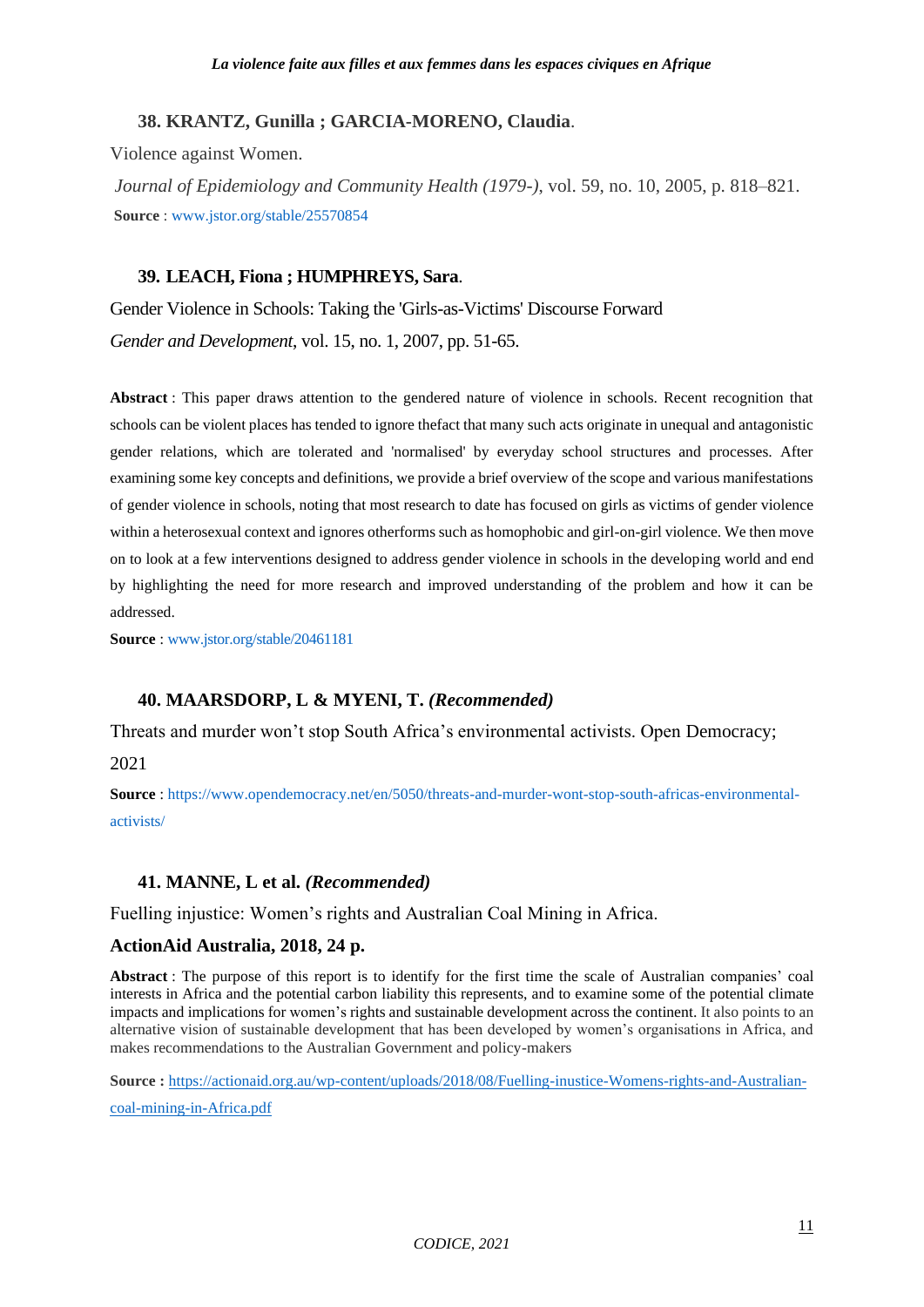## **42. MEINCK, Franziska, et al.**

Physical, Emotional and Sexual Adolescent Abuse Victimisation in South Africa: Prevalence, Incidence, Perpetrators and Locations.

*Journal of Epidemiology and Community Health (1979-)*, vol. 70, no. 9, 2016, pp. 910–916,

**Abstract** : Background: Physical, emotional and sexual abuse of children is a major problem in South Africa, with severe negative outcomes for survivors. To date, no known studies have used data directly obtained from community-based samples of children to investigate prevalence, incidence, locations and perpetrators of child abuse victimisation. This study aims to investigate prevalence and incidence, perpetrators, and locations of child abuse victimisation in South Africa using a multicommunity sample. Methods: 3515 children aged 10-17 years (56.6% female) were interviewed from all households in randomly selected census enumeration areas in two South African provinces. Child self-report questionnaires were completed at baseline and at 1-year follow-up (96.7% retention). Results: Prevalence was 56.3% for lifetime physical abuse (18.2% past-year incidence), 35.5% for lifetime emotional abuse (12.1% incidence) and 9% for lifetime sexual abuse (5.3% incidence). 68.9% of children reported any type of lifetime victimisation and 27.1% reported lifetime multiple abuse victimisation. Main perpetrators of abuse were reported: for physical abuse, primary caregivers and teachers; for emotional abuse, primary caregivers and relatives; and for sexual abuse, girlfriend/boyfriends or other peers. Conclusions: This is the first study assessing current self-reported child abuse through a large, communitybased sample in South Africa. Findings of high rates of physical, emotional and sexual abuse demonstrate the need for targeted and effective interventions to prevent incidence and re-victimisation.

**Source** : [www.jstor.org/stable/44018503](http://www.jstor.org/stable/44018503)

# **43. MILLER, V et al. (Recommended)**

# Making Change Happen 3: Power - Concepts for Re-visioning Power for Justice, Equality and Peace.

## Just Associates (JASS), 2006

**Abstract** : The latest in the series examines the complexities and opportunities for understanding, constructing and transforming power. It looks at concepts and current dilemmas for social justice activists & groups. Building on these concepts and analysis, a second companion piece will focus on empowerment and action strategies for movement building. Over the last 15 years, people and organizations concerned about social justice, equality and development have increasingly turned to policy advocacy and campaigning to promote change. Despite the promise of these approaches for advancing people- and planet-centered agendas in public policy, many activists find themselves holding the line against further rollbacks of important economic, environmental, racial justice and gender equality gains, and searching for more effective ways to engage and transform power. This search is leading to deeper inquiries about the nature of change and power, inquiries that revisit past history and approaches, while tapping new energy, ideas and opportunities for revitalizing social movements and change strategies.

**Source**: [https://www.justassociates.org/sites/justassociates.org/files/mch3\\_2011\\_final\\_0.pdf](https://www.justassociates.org/sites/justassociates.org/files/mch3_2011_final_0.pdf)

# **44. MINDZIE E. H.** *(Recommended).*

Femme et sécurité́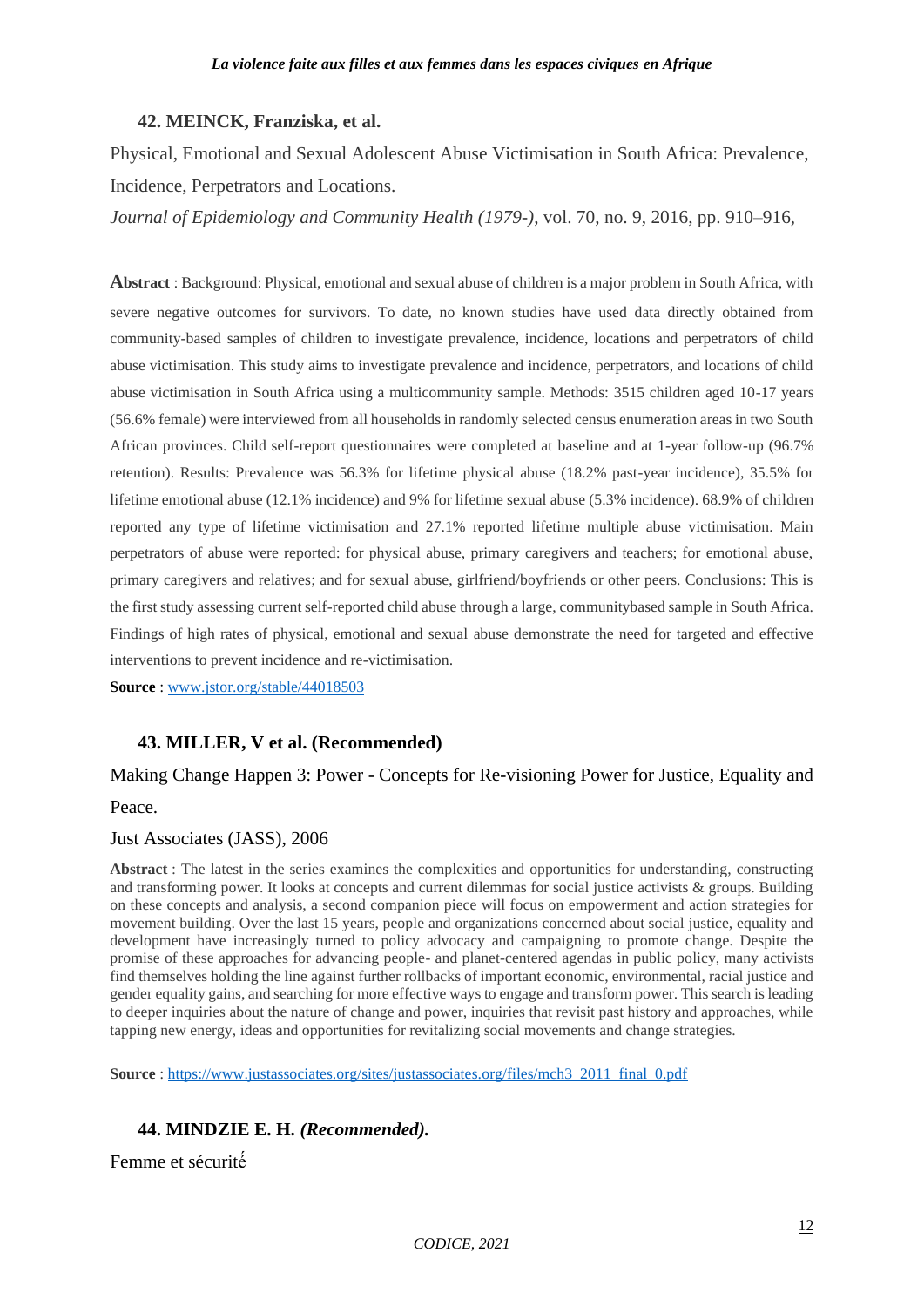In : *Femme et Sécurité en zone CEMAC et en RDC,* Fondation Friedrich Erbert, PUA, 2009, pp. 73-84.

**Source** : [https://agencecamerounpresse.com/politique/institutionnel/grand-dialogue-national-le-groupement-des](https://agencecamerounpresse.com/politique/institutionnel/grand-dialogue-national-le-groupement-des-femmes-d-affaires-du-cameroun-disposé-à-contribuer-au-retour-de-la-paix.html)[femmes-d-affaires-du-cameroun-disposé-à-contribuer-au-retour-de-la-paix.html](https://agencecamerounpresse.com/politique/institutionnel/grand-dialogue-national-le-groupement-des-femmes-d-affaires-du-cameroun-disposé-à-contribuer-au-retour-de-la-paix.html)

## **45. MITCHELL, Claudia**, **et al.**

Addressing Sexual Violence in South Africa: 'Gender Activism in the Making (Chap. 19) In : *What Politics?: Youth and Political Engagement in Africa*, edited by Elina Oinas et al., Leiden; Boston : Brill, 2018, pp. 317-336. (Youth in a Globalizing World ; vol.6) **Source** : [www.jstor.org/stable/10.1163/j.ctvbqs5zx.25](http://www.jstor.org/stable/10.1163/j.ctvbqs5zx.25)

#### **46. MONQID, Safaa**

Violence against women in public spaces : the case of Morocco *Égypte/Monde arabe*, Troisième série, 9 | 2012, mis en ligne le 31 décembre 2012, consulté le 07 juillet 2021.

**Abstract** : The purpose of this communication is to study violence against women in public spaces. Indeed, although we usually put the most emphasis on violence perpetrated in the private home, the fact remains that violence in the streets is as important and serious, in that it constitutes an obstacle to the mobility of women. Thus, the question of insecurity experienced by women in and outside of urban security in general is the real question. Our study is based on the results of field- work carried out among women in Rabat (Morocco). We will treat the different forms of violence against women in public spaces (physical, sexual, psychological); its perception by women, the consequences on their physical and mental health and on their family and social life. The analysis will include their responses to such violence, such as strategies of acceptance and resignation (due to the internalization of gender norms, for fear of reprisals, the judgements of others, etc.); strategies to circumvent, developed by women in order to cope (like the invisibility provided by the garment); or mobilizations, which are a form of resistance and denunciation of these acts of violence in order to break the silence around violence against women.

\*\*\*\*\*\*\*

Cette communication se propose d'étudier les violences faites aux femmes dans les espaces publics. En effet, si on met le plus souvent l'accent sur les violences perpétrées dans l'espace privé domestique, il n'en reste pas moins que les violences subies dans la rue sont aussi importantes et graves et qu'elles constituent un véritable frein à la mobilité des femmes. Ainsi, se pose la question de l'insécurité vécue par les femmes au dehors et de la sécurité urbaine de façon générale. Notre étude s'appuie sur les résultats d'enquêtes de terrain menées auprès des femmes à Rabat (Maroc). Nous traiterons des différentes formes de violences subies par les femmes dans l'espace public (physiques, sexuelles, psychologiques), de la perception qu'elles en ont, des conséquences sur leur santé physique et mentale et sur leur vie familiale et sociale. L'analyse portera sur les facteurs socio-culturels, qui poussent à ces violences, et également sur les réactions des femmes face à ces violences : comme les stratégies d'acceptation et de résignation – à cause de l'intériorisation des normes sexuées, par peur de représailles, du jugement d'autrui…;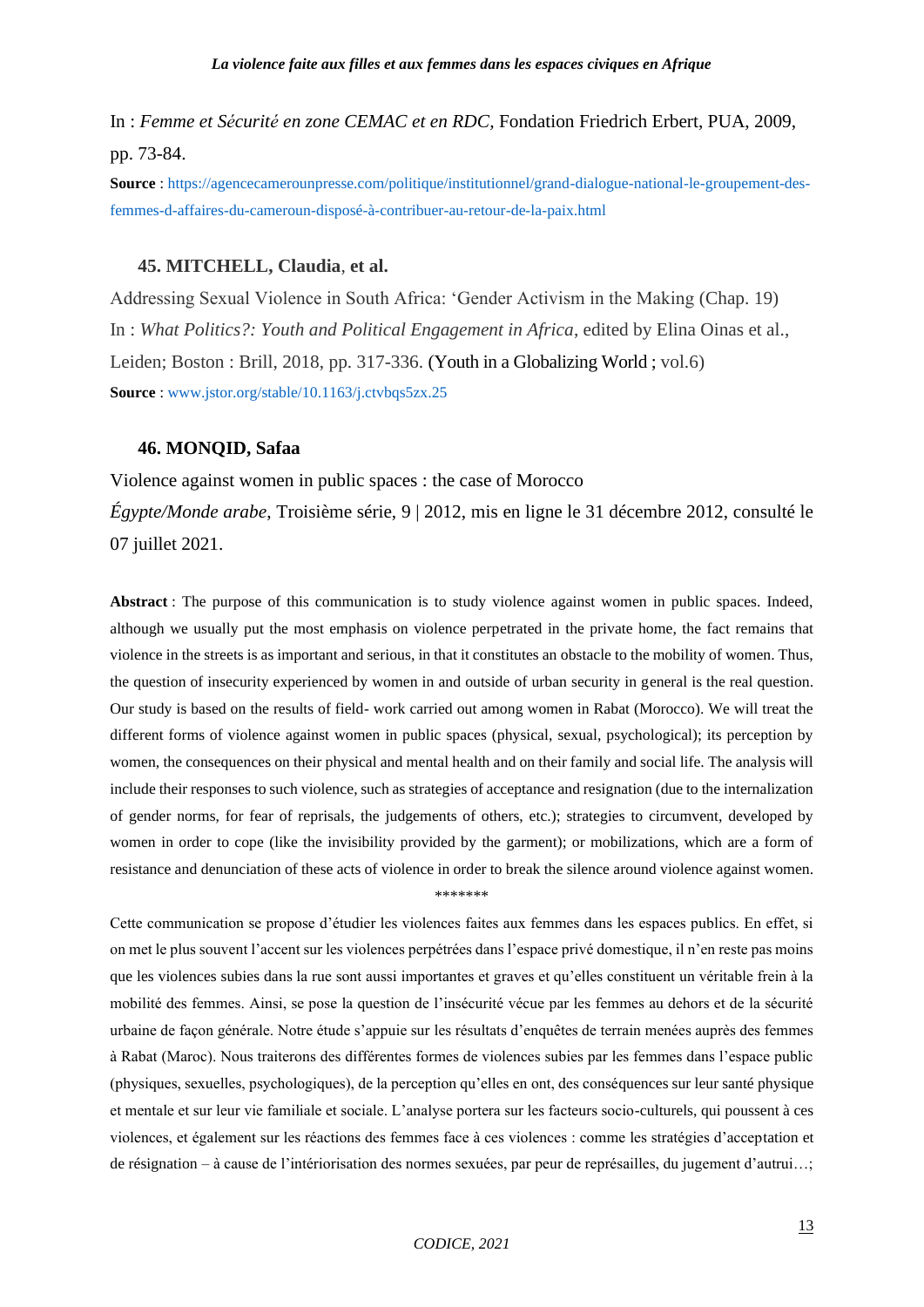les stratégies de contournement développées par les femmes pour y faire face, comme l'invisibilité par le vêtement; ou encore les mobilisations qui sont une forme de résistance et de dénonciation de ces actes de violence. **Source** : http://journals.openedition.org/ema/3011 ; DOI [: https://doi.org/10.4000/ema.3011](https://doi.org/10.4000/ema.3011)

# **47. MORSE, J. M., BARRETT, M., MAYAN, M., OLSON, K., & SPIERS, J.** *(Recommended)*

Verification strategies for establishing reliability and validity in qualitative research. *International Journal of Qualitative Methods*, 1 (2), Article 2, Spring 2002

**Abstract**: The rejection of reliability and validity in qualitative inquiry in the 1980s has resulted in an interesting shift for "ensuring rigor" from the investigator's actions during the course of the research, to the reader or consumer of qualitative inquiry. The emphasis on strategies that are implemented during the research process has been replaced by strategies for evaluating trustworthiness and utility that are implemented once a study is completed. In this article, we argue that reliability and validity remain appropriate concepts for attaining rigor in qualitative research. We argue that qualitative researchers should reclaim responsibility for reliability and validity by implementing verification strategies integral and self-correcting during the conduct of inquiry itself. This ensures the attainment of rigor using strategies inherent within each qualitative design, and moves the responsibility for incorporating and maintaining reliability and validity from external reviewers' judgements to the investigators themselves. Finally, we make a plea for a return to terminology for ensuring rigor that is used by mainstream science.

**Source** : [https://sites.ualberta.ca/~iiqm/backissues/1\\_2Final/pdf/morseetal.pdf.](https://sites.ualberta.ca/~iiqm/backissues/1_2Final/pdf/morseetal.pdf) [https://doi.org/10.1177/160940690200100202.](https://doi.org/10.1177/160940690200100202) Retrieved on 11 july 2021

#### **48. NDENGUE, R**. *(Recommended)*

Mobilisations féminines au Cameroun français dans les années 1940-1950 : l'ordre du genre et l'ordre colonial fissurés.

*Le Mouvement Social*, 255(2), 2016, p. 71-85.

**Résumé** : Durant la décennie qui suit la Seconde Guerre mondiale, le Cameroun sous tutelle française, comme tous les territoires de l'Empire colonial français, connaît une effervescence sociale et politique. Celle-ci se traduit par des mobilisations de Camerounaises et une montée en puissance de revendications nationalistes, face à l'insuffisance des réformes politiques et sociales mises en place. Cet article examine la manière dont, en s'inscrivant dans un paysage politique majoritairement masculin, des Camerounaises essayent de faire entendre leur voix en s'organisant pour défendre leurs intérêts. L'analyse des ressorts sur lesquels reposent les mobilisations féminines au Cameroun, met en évidence la dualité qui régit la présence des femmes sur la scène publique dans le contexte colonial. Dans une certaine mesure, leur démarche se situe dans un prolongement de l'imaginaire social dominant, mettant en avant des valeurs domestiques pour justifier une intervention des femmes sur la scène politique. Mais les mobilisations féminines visent également la défense d'un agenda propre aux femmes, ainsi que l'émergence d'un nouvel imaginaire social régi par l'égalité des sexes.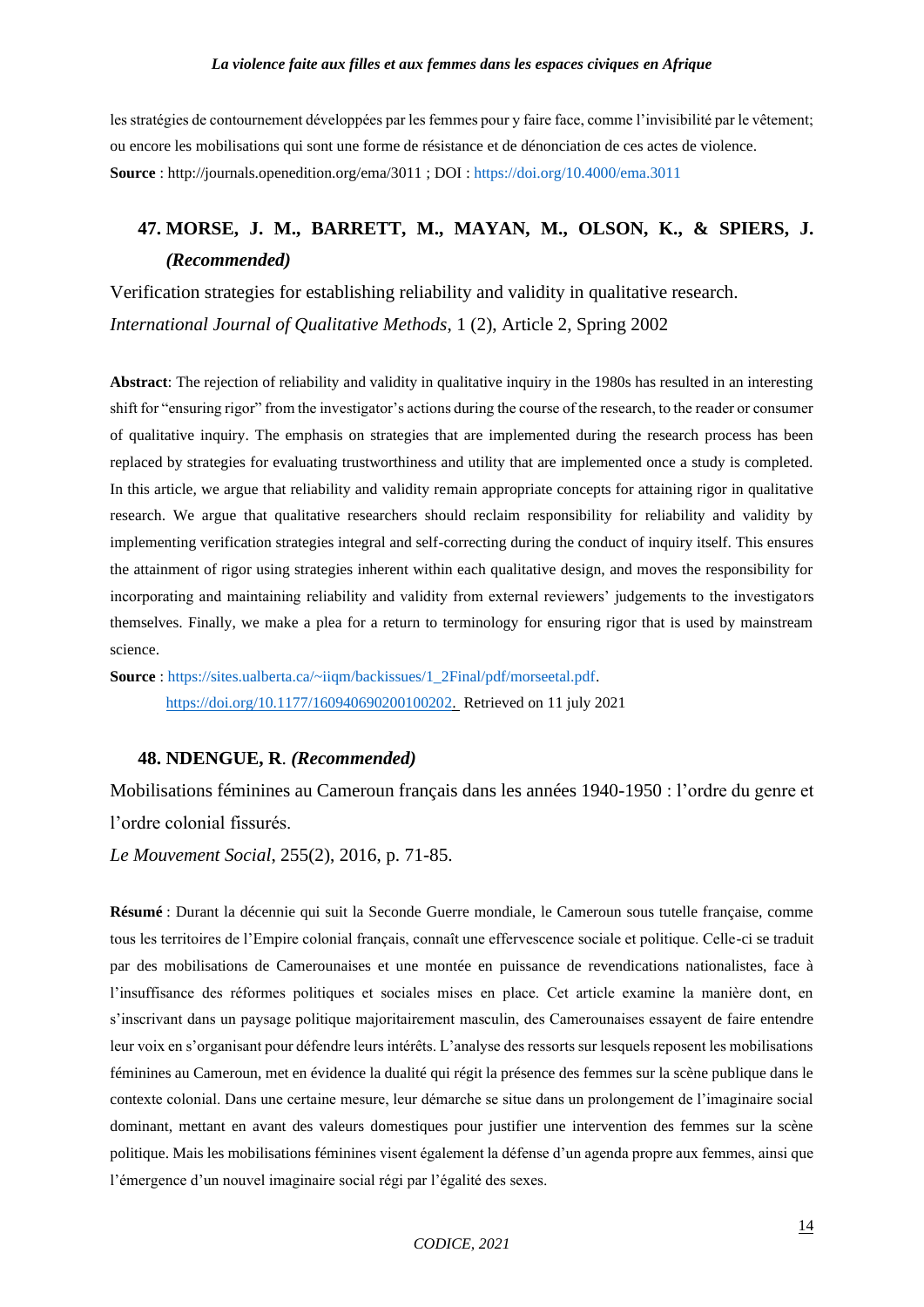**Source** : [https://www.cairn.info/revue-le-mouvement-social-2016-2-page-71.htm;](https://www.cairn.info/revue-le-mouvement-social-2016-2-page-71.htm) doi:10.3917/lms.255.0071

## **49. NDINGA-KANGA, M.** *(Recommended)*

In Defence of Humanity: Women Human Rights Defenders and the Struggle against Silencing. Civicus 2019.

**Abstract** : In recent years, combined with existing threats, the rise of right-wing and nationalist populism across the world has led to an increasing number of governments implementing repressive measures against the space for civil society (civic space), particularly affecting women human rights defenders (WHRDs). The increasingly restricted space for WHRDs presents an urgent threat, not only to women-led organisations, but to all efforts campaigning for women's rights, gender equality and the rights of all people. In spite of these restrictions, WHRDs have campaigned boldly in the face of mounting opposition: movements such as #MeToo #MenAreTrash, #FreeSaudiWomen, #NiUnaMenos, #NotYourAsianSideKick and #AbortoLegalYa show how countless women are working to advance systemic change for equality and justice. More WHRDs across the world are working collectively to challenge structural injustices and promote the realisation of human rights and fundamental freedoms. Their power has been in the collective, despite constant attempts at silencing them. Furthermore, there have been WHRDs recognized for their invaluable contributions to opening civic space and protecting human rights in India, Poland, and Ireland. In the United States, WHRDs have won awards for the environmental activism, and in Iraq for their work in calling for greater accountability for sexual violence during war time. [http://www.civicus.org/documents/WHRD\\_PolicyBrief.pdf](http://www.civicus.org/documents/WHRD_PolicyBrief.pdf)

## **50. ODIMEGWU, Clifford, et al.**

Gender-Based Violence as a New Proximate Determinant of Fertility in Sub-Saharan Africa. *Southern African Journal of Demography*, Vol. 16, no. 1, 2015, pp. 87-121. **Source** : [www.jstor.org/stable/soutafrijourdemo.16.1.87](http://www.jstor.org/stable/soutafrijourdemo.16.1.87)

#### **51. OKECHUKWU, O.** *(Recommended)*

Women Activists' Resistance to Global Threat of Closing Civil Society Space. Urgent Action Fund Africa. 2017.

**Source**[: https://www.uaf-africa.org/women-activists-resistance-to-global-threat-of-closing-civil-society-space/](https://www.uaf-africa.org/women-activists-resistance-to-global-threat-of-closing-civil-society-space/)

#### **52. OUTWATER, Anne, et al**.

Women in South Africa: Intentional Violence and HIV/AIDS: Intersections and Prevention. *Journal of Black Studies*, vol. 35, no. 4, 2005, pp. 135–154.

**Abstract :** South Africa is experiencing the turbulent aftermath of apartheid and the ravages of HIV/ AIDS. Levels of violence are extremely high. In South Africa, violence has become normative and, to a large extent, accepted rather than challenged. Unusual for sub-Saharan Africa, there is a strong national research institute and rigorous

*CODICE, 2021*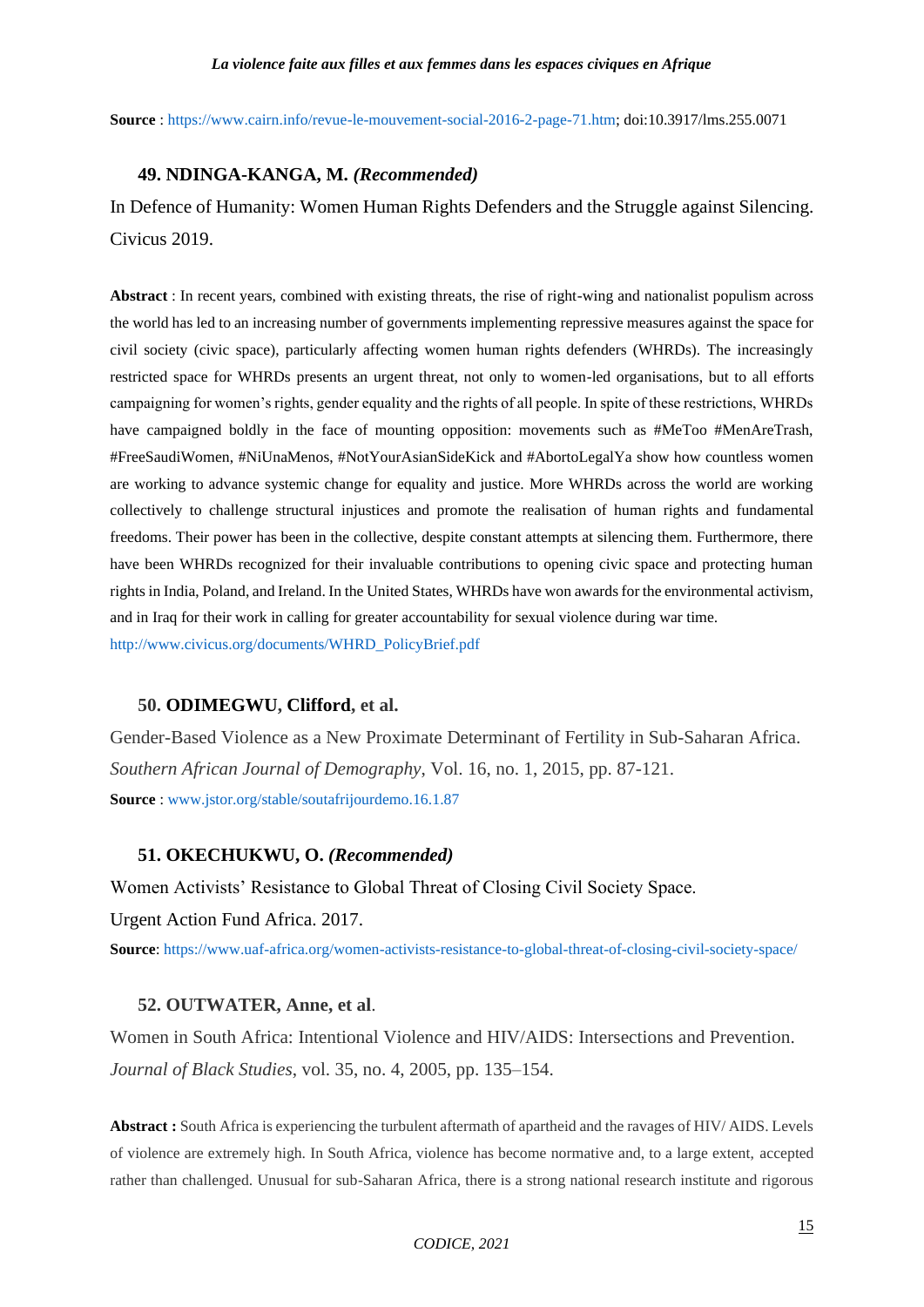data-based scientific literature describing the situation. Much of the research has focused on violence against women. This article reviews the intersection of HIV/AIDS and violence in the lives of women in South Africa. The evidence for the need for positive change is solid. The potential for positive change in South Africa is also very strong. There are suggestions that an African renaissance based on the principle of ubuntu has already begun on national, community, family, and individual levels. If so, it can lead the way to a society with decreased levels of violence and decreased levels of HIV transmission.

**Source** : [www.jstor.org/stable/40027215](http://www.jstor.org/stable/40027215)

## **53. PERRY, Edwin C. ; JAGGERNATH, Jyoti**

Violence against Women, Vulnerabilities and Disempowerment: Multiple and Interrelated Impacts on Achieving the Millennium Development Goals in South Africa. *Agenda: Empowering Women for Gender Equity*, vol. 26, no. 1 (91), 2012, pp. 20–32

**Abstract** : Several studies show that Violence Against Women (VAW) and acts or threats of VAW are pervasive in South African society. They instil fear and insecurity into the lives of females and hinder their development and achievement of socio-economic and political equality. Furthermore, research reveals that one of the main risk factors in relation to violence in society is being female. This Article critically examines the impacts of VAW on South Africa's efforts to meet the Millennium Development Goals (MDGs). It contributes to the existing body of knowledge on VAW and the MDGs in two ways. Firstly, the effects of VAW are examined in relation to all eight MDGs. Additionally, the Article examines the interrelationships between various impacts: integrating consideration of vulnerability and empowerment (power dynamics). The ability of women to cope with and challenge VAW is central to attaining the MDGs. The Article illustrates that VAW impacts on all aspects of women's lives and, therefore, all components of the MDGs. It is therefore imperative that the cross-cutting nature of VAW be addressed, including in the relevant policies, plans and strategies that are aimed at realising the MDGs. **Source** : [www.jstor.org/stable/23287228](http://www.jstor.org/stable/23287228)

#### **54. PIRES, Alvaro** *(Recommended)*

Echantillonnage et recherche qualitative : Essai théorique et méthodologique,

(1997), 88 p. Collection « Les sciences sociales contemporaines »

Source :

[http://classiques.uqac.ca/contemporains/pires\\_alvaro/echantillonnage\\_recherche\\_qualitative/echantillonnage](http://classiques.uqac.ca/contemporains/pires_alvaro/echantillonnage_recherche_qualitative/echantillonnage.html) . $html$ ;

[http://classiques.uqac.ca/contemporains/pires\\_alvaro/echantillonnage\\_recherche\\_qualitative/echantillon\\_rec](http://classiques.uqac.ca/contemporains/pires_alvaro/echantillonnage_recherche_qualitative/echantillon_recherche_qual.pdf) [herche\\_qual.pdf](http://classiques.uqac.ca/contemporains/pires_alvaro/echantillonnage_recherche_qualitative/echantillon_recherche_qual.pdf)

### **55. Rosa Luxemburg Stiftung (Recommended)**

2020. Xolobeni - *The right to say no*.

**Source**[: https://www.youtube.com/watch?v=Q8p1VXDgLkY](https://www.youtube.com/watch?v=Q8p1VXDgLkY)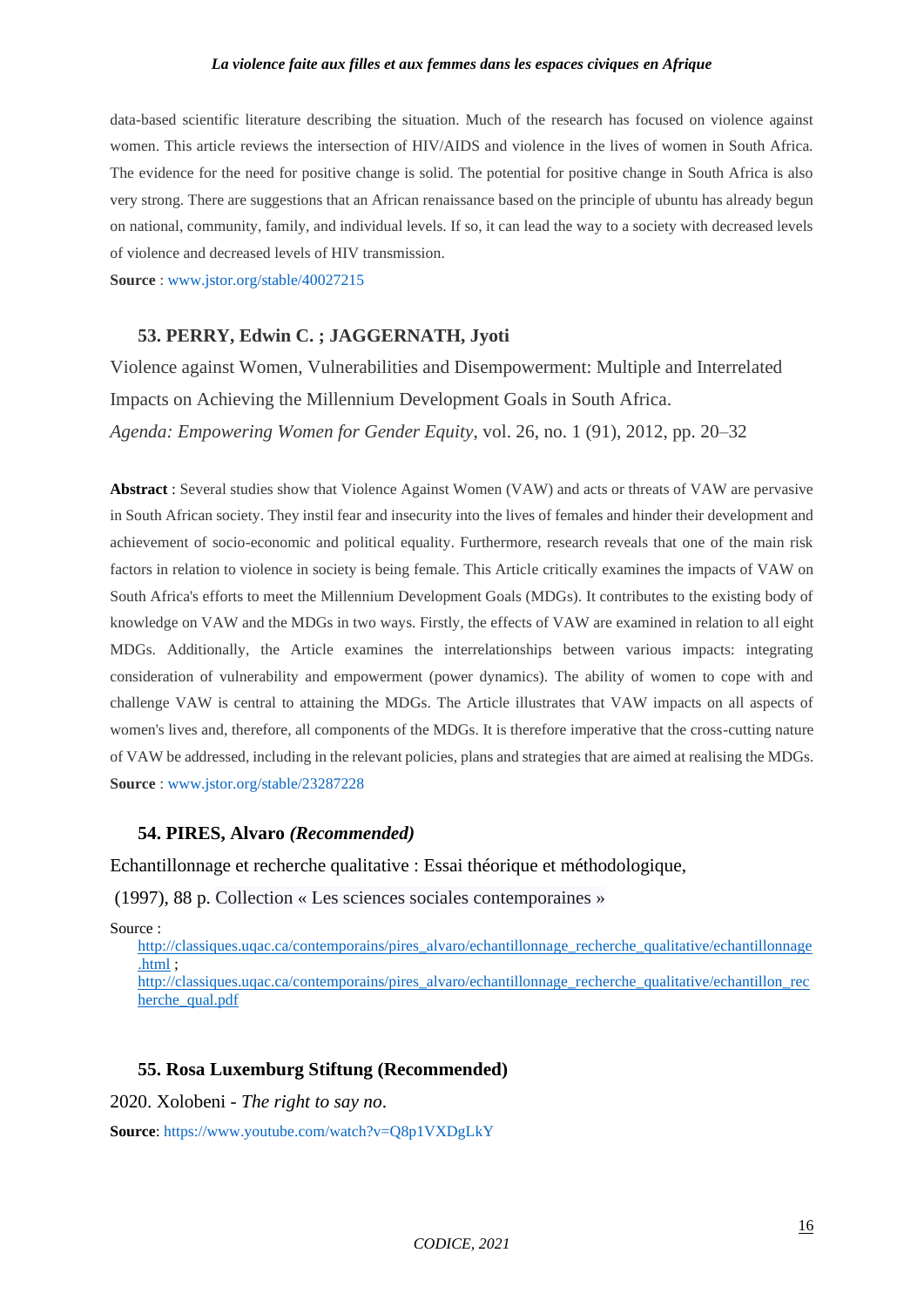#### **56. SCHULMAN, Barbara.**

The Unsettling Subject of Violence in Women's Lives: Encouraging Notes from the Classroom Front. *Women's Studies Quarterly*, vol. 27, no. 1/2, 1999, pp. 167–184. **Source** : www.jstor.org/stable/40003410.

#### **57. SECK, Sara & SIMONS, Penelope** *(Recommended)*

Resource Extraction and the Human Rights of Women and Girls. *Canadian Journal of Women and the Law,* Vol. 31, 2019, p. i-vii.

**Abstract** : The relationship between women and resource extraction is complex and multifaceted. Women may work within the extractive industry or in jobs that support or service the industry. They may be part of a community affected by resource extraction and suffer differentiated impacts to those of men, which are either linked to, among other things, their gender roles within the community, their intersectional vulnerability to violence, or as activists and leaders resisting resource extraction. Their roles and identities in their communities may change due to resource extraction, and they may suffer inequalities in relation to accessing the benefits of extractive projects.1 Large-scale mining and oil and gas development has historically been highly gendered and deeply masculine. While there are an increasing number of women working within these industries, whether as executives, employees, lawyers, or business partners, globally, women remain under-represented.2 In large-scale resource extraction, women are more likely to find work in "human resources, communication, accounting [and] finance" rather than as managers and, as a result, have trouble advancing to executive roles.3 Even as it becomes more common for women to be directly engaged in industrial mining, there is a need to address structural issues so as to ensure gender equality and a safe and discrimination-free workplace.

**Source :** DOI[:10.3138/cjwl.31.1.01a](http://dx.doi.org/10.3138/cjwl.31.1.01a) ;

[https://www.researchgate.net/publication/332204208\\_Resource\\_Extraction\\_and\\_the\\_Human\\_Rights\\_of\\_Women](https://www.researchgate.net/publication/332204208_Resource_Extraction_and_the_Human_Rights_of_Women_and_Girls) and Girls ;

#### **58. SONNE, Wang** *(Recommended)*

Cameroun : Pourquoi Les Noms Des Grandes Figures Historiques Des Années 1950 Sont-Ils Tabous Dans La Bouche Du Président Paul Biya?"

*Africa Development / Afrique et développement*, Vol. 22, no. 2, 1997, pp. 131–149.

**Abstract** : Humans are at the beginning and at the end of any past event. Quoting a historical fact while leaving aside its authors or heroes is of no interest. The different speeches President Biya pronounced in the chief towns of the provinces of Cameroon from August to October 1991 are the best illustrations of that. He never mentioned the names of the figures who were involved in the last fifty years of Cameroon's history. Be that in ignorance of history or a voluntary omission; such attitudes apart from the Head of Came roonian State are both instructive enough to deserve a sustained historical study. The author takes his stand on three points: referring to Cameroonian historical figures, the context of the provincial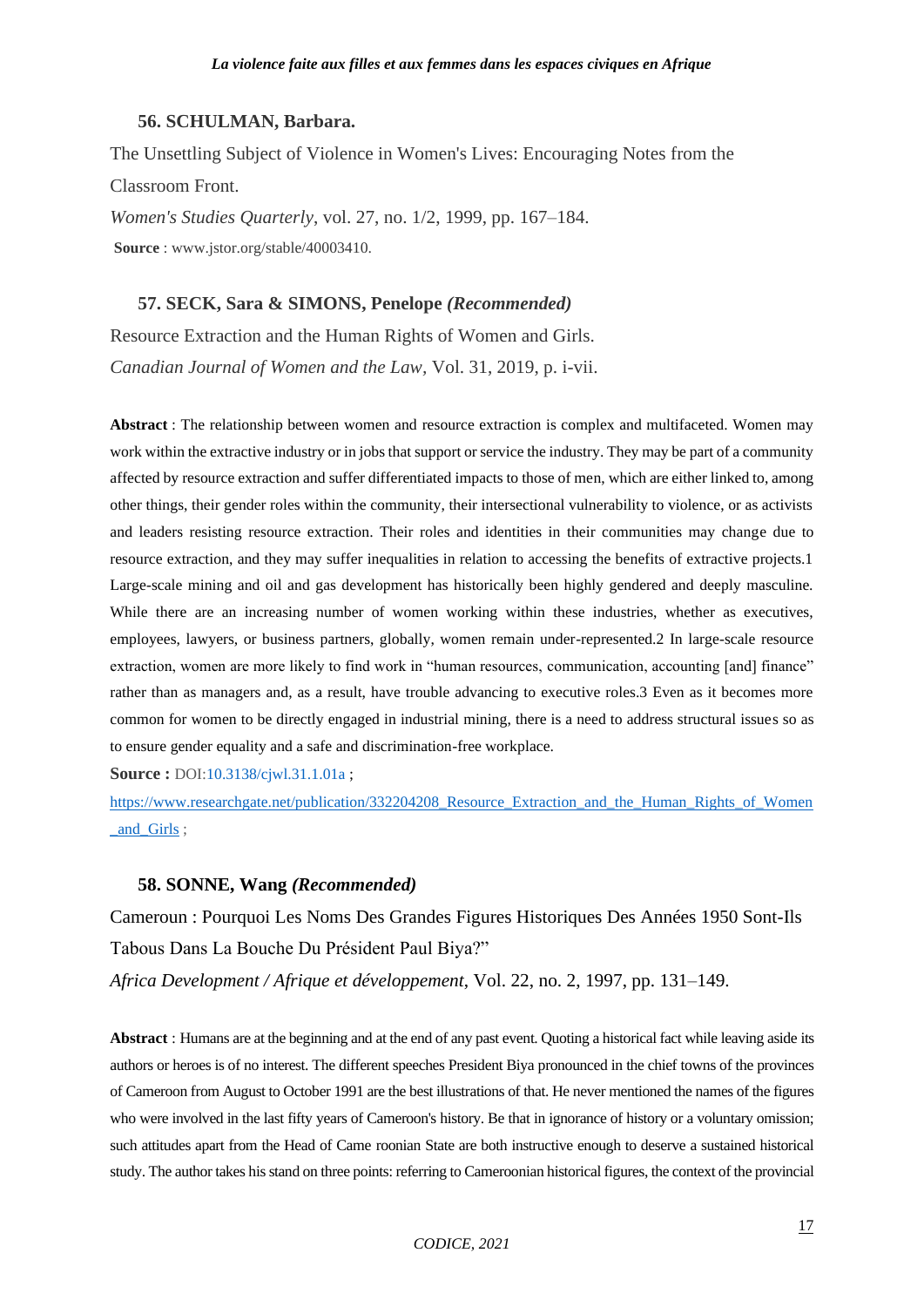tour and its concrete objective, and the historical nature of the present power. His main finding was the following: to remain as long as possible in power, heirs of the outlaw regime would evade any past event susceptible of concurring them.

**Source** : [www.jstor.org/stable/24484504](http://www.jstor.org/stable/24484504) Accessed 10 Aug. 2021

### **59. Southern Africa Litigation Centre***.*

Reflecting on the Closing of Civic Spaces and its Impact on Marginalised Groups in Southern Africa.

Johannesburg, South Africa? SALC Report 2018

**Source** : [https://www.southernafricalitigationcentre.org/wp-content/uploads/2018/11/SALC-Closing-Civic-](https://www.southernafricalitigationcentre.org/wp-content/uploads/2018/11/SALC-Closing-Civic-Spaces-Report-FINAL-lo-res.pdf)[Spaces-Report-FINAL-lo-res.pdf](https://www.southernafricalitigationcentre.org/wp-content/uploads/2018/11/SALC-Closing-Civic-Spaces-Report-FINAL-lo-res.pdf)

## **60. SOW, Fatou (***Recommended***)**

La [globalisation](http://www.genreenaction.net/IMG/pdf/1-Fatou_Sow-1.pdf) en Afrique : les femmes, l'État et le marché In : Sow Fatou et Ndèye SoKhna Gueye, Genre et dynamiques socio-économiques et politiques en Afrique, CODESRIA, 2017, pp. 1-22 **Source :** [https://codesria.org/IMG/pdf/1-Fatou\\_Sow.pdf](https://codesria.org/IMG/pdf/1-Fatou_Sow.pdf)

#### **61. TERRETTA, Meredith** *(Recommended)*

Cameroonian nationalists go global: from forest 'maquis' to a pan-african accra." *The Journal of African History*, vol. 51, no. 2, 2010, pp. 189–212.

**Abstract** : This article reassesses the political alternatives imagined by African nationalists in the 'first wave' of Africa's decolonization through the lens of Cameroonian nationalism. After the proscription of Cameroon's popular nationalist movement, the Union des Populations du Cameroun (UPC), in the mid-1950s, thousands of Cameroonian nationalists went into exile, most to Accra, where they gained the support of Kwame Nkrumah's Pan-African Bureau for African Affairs. The UPC's external support fed Cameroon's internal maquis (as UPC members called the underground resistance camps within the territories), rooted in culturally particular conceptions of freedom and sovereignty. With such deeply local and broadly international foundations, the political future that Cameroonian nationalists envisaged seemed achievable: even after the Cameroon territories' official independence, UPC nationalists kept fighting. But, by the mid-1960s, postcolonial states prioritized territorial sovereignty over ' African unity' and Ghana's support of the UPC became unsustainable, leading to the movement's disintegration.

**Source** : www.jstor.org/stable/40985070. Accessed 10 Aug. 2021.

## **62. Tricontinental: Institute for Social Research.**

The Fate of Xolobeni Would Be The Fate Of Us All.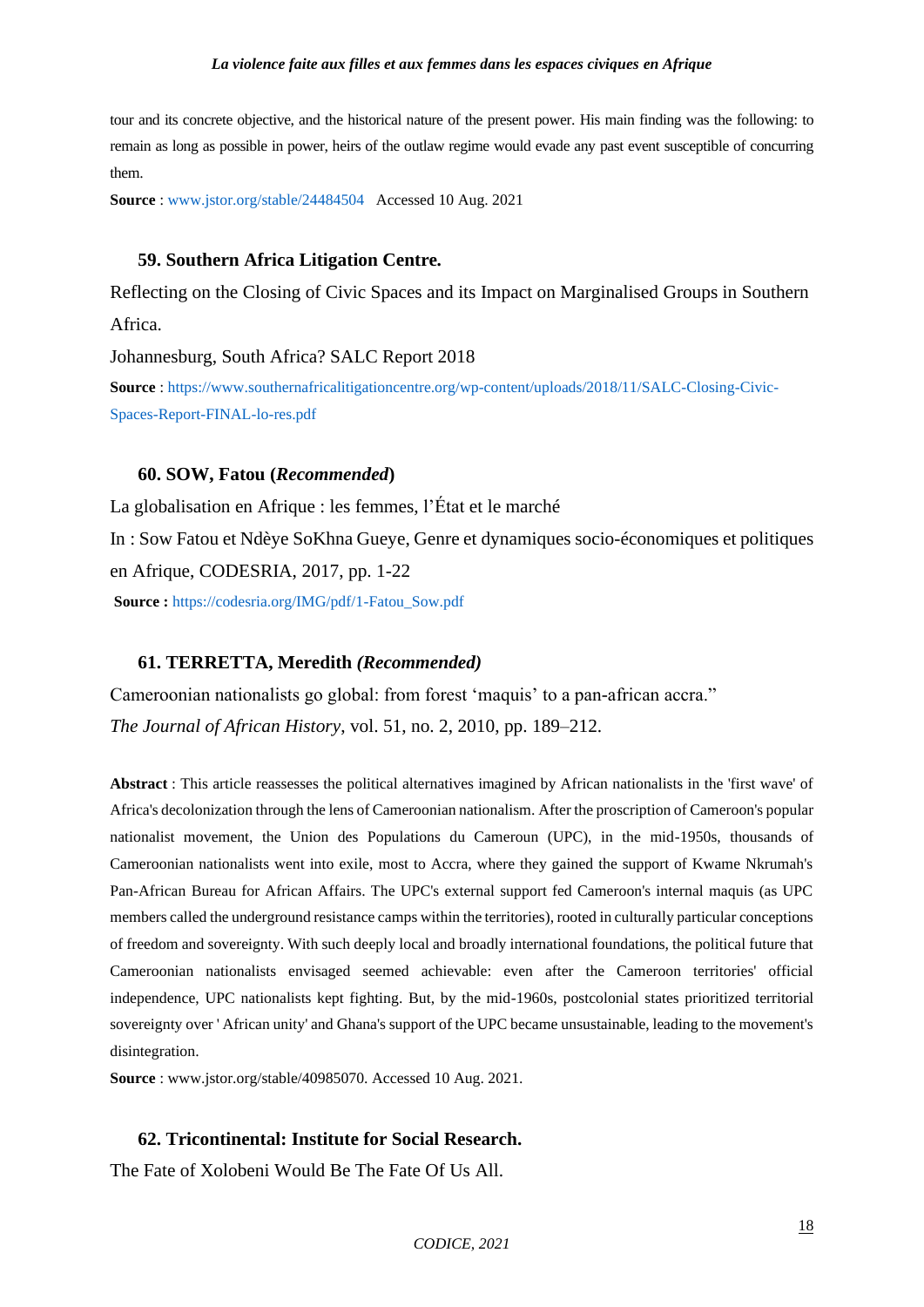#### Working Document no.2. 2019

**Abstract** : Xolobeni is a rural village in South Africa's Eastern Cape. If there were no titanium underneath the village and its land, the name Xolobeni would not be known to many people outside the Wild Coast region. And yet, there is titanium, and there is therefore the obligatory multinational mining corporation (the Australia-based firm Mineral Commodities). Because the land is so precious to the people, and because they see themselves as the stewards of the land, they formed the Amadiba Crisis Committee (ACC) to defend their right to land and to the place. This is theirs, not only by right of property but also because they know that the mining company will eventually destroy the land and further endanger the planet. All of the major themes of our times resonate in the struggle waged by the ACC against not only the Australian mining firm, but also against a government that takes a position with the firm rather than with the people: climate catastrophe, the annihilation of culture, out of control corporations, a compromised State, and the destruction of land and community.

**Source**[: https://thetricontinental.org/wp-content/uploads/2019/10/190928\\_Working-Document-2\\_EN\\_Web-](https://thetricontinental.org/wp-content/uploads/2019/10/190928_Working-Document-2_EN_Web-1.pdf)[1.pdf](https://thetricontinental.org/wp-content/uploads/2019/10/190928_Working-Document-2_EN_Web-1.pdf)

#### **63. ULDAM, J. ; VESTERGAARD, A.** *(Recommended)*

Introduction: Social Media and Civic Engagement.

In: *Uldam J., Vestergaard A. (eds) Civic Engagement and Social Media*. London : Palgrave Macmillan, 2015, pp.1-20

**Abstract** : Social media have been praised for their potential for facilitating civic engagement. At a time when one of the most difficult problems facing democracy in the Western hemisphere is the decline in citizens' participation in politics (Dahlgren, 2009), this potential has been vested with hopes that social media can help reinvigorate extra-parliamentarian political participation — i.e. participation beyond the rights and obligations of liberal citizenship (e.g. voting) — and thus strengthen democratic accountability at national and international levels (e.g. Castells, 2013; Van Laer & Van Aelst, 2010). These accounts have highlighted new possibilities for bottomup, self-organizing participation such as direct democracy and for bypassing mass media gatekeepers and taking action to address issues directly. At the same time, sceptics have pointed to challenges social media pose to extraparliamentarian political participation. These accounts have highlighted the dominance of commercial interests, individualization, non-committal participation — or 'clicktivism' — and security and censorship (e.g. Dahlgren, 2013; Gladwell, 2010; Juris, 2012; Uldam, 2014).

**Source** : [https://link.springer.com/chapter/10.1057/9781137434166\\_1](https://link.springer.com/chapter/10.1057/9781137434166_1) ; Doi : 10.1057/9781137434166\_1

#### **64. UNESCO**

La violence basée sur le genre en milieu scolaire (VBGMS) Document de travail UNGEI – UNESCO Novembre 2013 **Source** : [http://www.unesco.org/new/fileadmin/MULTIMEDIA/HQ/HIV-](http://www.unesco.org/new/fileadmin/MULTIMEDIA/HQ/HIV-AIDS/pdf/UNGEI_UNESCO_SRGBV_DiscussionPaperFINALFR.pdf)[AIDS/pdf/UNGEI\\_UNESCO\\_SRGBV\\_DiscussionPaperFINALFR.pdf](http://www.unesco.org/new/fileadmin/MULTIMEDIA/HQ/HIV-AIDS/pdf/UNGEI_UNESCO_SRGBV_DiscussionPaperFINALFR.pdf)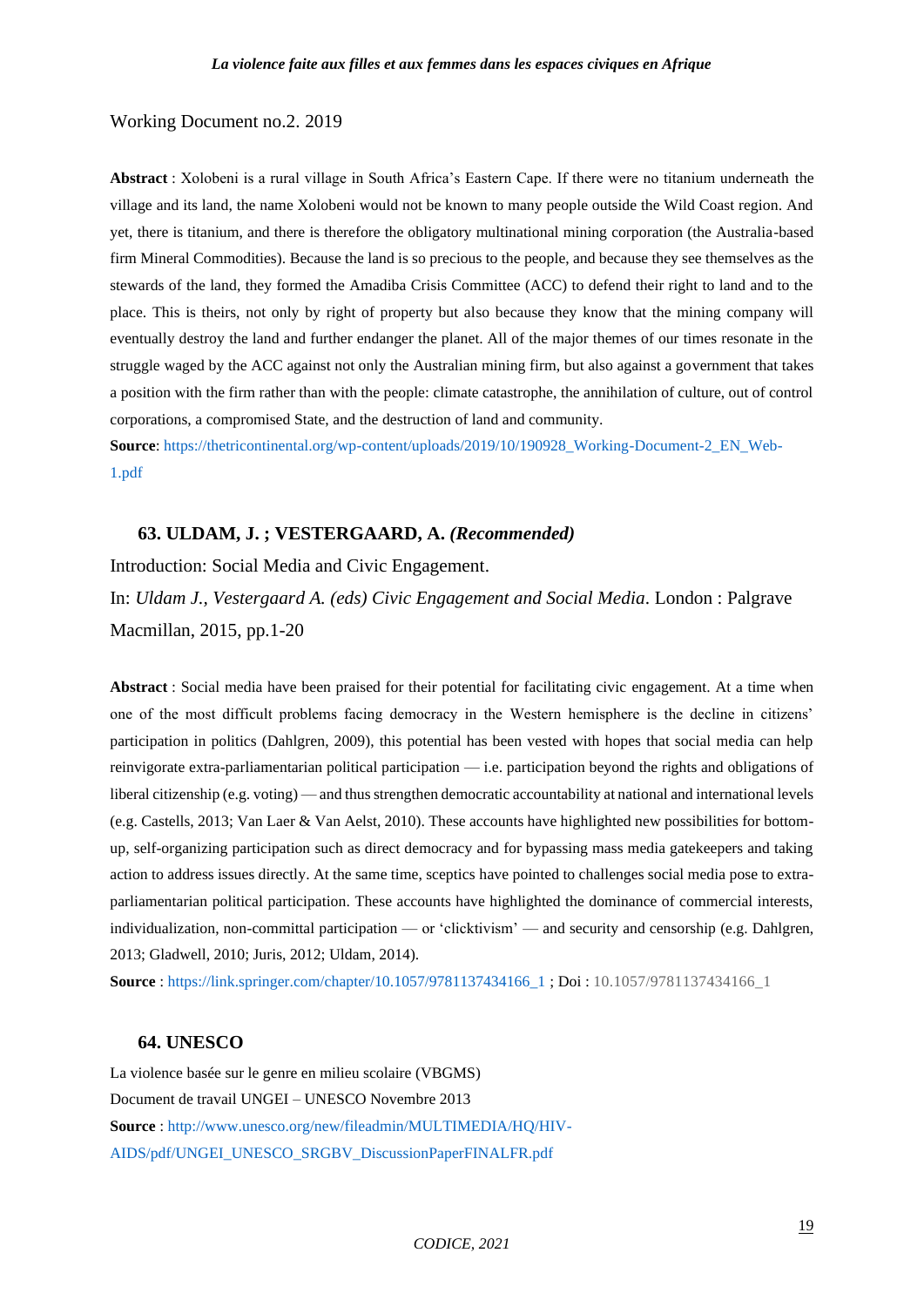# **65. UNESCO**

Good policy and practice in HIV and health education : booklet 8 : education sector responses to homophobic bullying Paris, UNESCO, 2012 **Source** : <http://unesdoc.unesco.org/images/0021/002164/216493e.pdf>

# **66. VALASEK, K.** *(Recommended)*

Place du genre dans la réforme du secteur de la sécurité. DCAF, OSCEBIDDH, UN-INSTRAW2008 **Source**[: https://www.dcaf.ch/sites/default/files/publications/documents/GSToolkit\\_Tool-](https://www.dcaf.ch/sites/default/files/publications/documents/GSToolkit_Tool-1%20FR%20FINAL_1.pdf)[1%20FR%20FINAL\\_1.pdf](https://www.dcaf.ch/sites/default/files/publications/documents/GSToolkit_Tool-1%20FR%20FINAL_1.pdf)

# **67. WALKER-SAID, Charlotte** *(Recommended)*

Fabrique du genre et sens national dans les organisations de jeunesse chrétienne au Cameroun (années 1940-1950) »

*Le Mouvement Social*, 2016/2 (n° 255), p. 119-135.

**Résumé** : Alors que la littérature scientifique relative à l'Afrique à la fin de l'Empire a tendance à se concentrer sur l'évolution des notions de citoyenneté et des revendications d'inclusion politique nationale dans les années d'après-guerre, le dynamisme et la large influence des Églises chrétiennes dans les territoires africains de la France, surtout au Cameroun, démontrent que les Africains ont aussi exprimé des solidarités avec des communautés situées tant au-dessus qu'au-dessous de l'État-nation. L'histoire du syndicalisme et de l'anticolonialisme politique en Afrique a jusqu'ici négligé les apports de la religion à la fabrication du sens national dans les dernières décennies de l'ère coloniale, et son point de vue a-religieux a échoué à percevoir la façon dont la religion a servi de médiation entre les coûts et les opportunités de la modernité politique et de la souveraineté nationale, sous-tendant de façon cruciale une vie culturelle foisonnante qui donna forme à différentes politiques de masse à la fin de l'Empire. Cet article démontre comment les Africaines au sein des Églises catholique et protestantes au Cameroun ont offert l'image d'une continuité sociale et culturelle dans une période de troubles économiques et politiques, et ont rendu lisible une plate-forme alternative d'expression des droits de l'Homme et de la libération nationale fondée sur celle des partis politiques anticolonialistes. Ce faisant, des Africaines pratiquantes, laïques ou consacrées, ont trouvé leur place dans le cours révolutionnaire du nationalisme en prônant la vision conservatrice d'une société éduquée et pieuse, garante de progrès moral et social, et de décolonisation spirituelle en plus de liberté politique.

**Source** :<https://www.cairn.info/revue-le-mouvement-social1-2016-2-page-119.htm>

DOI : 10.3917/lms.255.0119.

# **68. WIBLE, Brent**

Making Schools Safe for Girls: Combating Gender-Based Violence in Benin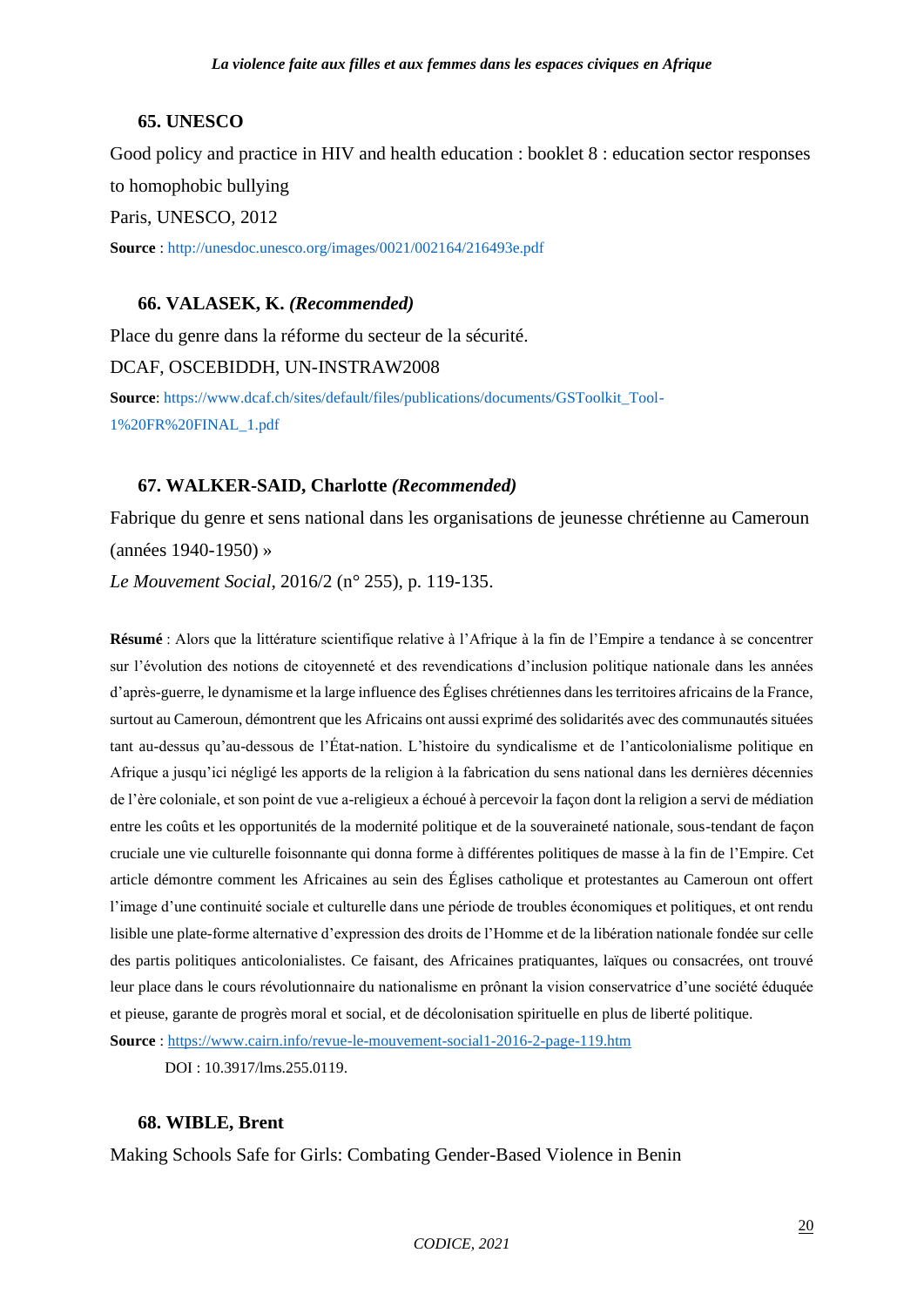# Academy for Educational Development, 2004. 24 p.

**Abstract** : Gender-based violence is a global problem that causes more poor health and death than a host of other physical and psychological maladies combined, but it is only slowly being addressed by national public health policies and actions. Even more difficult to bring to the forefront is the issue of gender-based violence and sexual harassment in the one arena generally considered safe: the school. Both boys and girls are victims, but groping, bullying, verbal abuse, and rape are most often suffered by girls and young women. Benin provides an interesting case study of developments in girls' education during the last decade and a half. Historically, Benin has had one of the largest educational gender gaps in the world, and Beninese girls face a number of obstacles and abuses in the classroom. Gender-based violence and sexual harassment in particular negatively impact the performance and retention of girls who do enroll and dissuade some parents from sending their daughters to school at all. Widespread teacher-student abuse has had a systemic impact on the school environment. This study focuses on teacher-student harassment, both because of the impact it has on schools and because Beninese students identified teachers as most often responsible for the harassment they experience in the school environment. Two large provincial towns and their surroundings in the Mono/Couffo region of southwestern Benin were identified for this case study, which consisted mainly of community workshops and utilized Participatory Learning and Action (PLA) techniques to (1) Identify the problems at school that girls find most troubling; (2) Articulate female students' perspectives on gender-based violence, discovering who perpetrates it, its frequency, and how it typically occurs; and (3) Explore the factors that contribute to abusive behavior in the school environment and consider possible strategies to address this problem.

**Source** : https://files.eric.ed.gov/fulltext/ED486321.pdf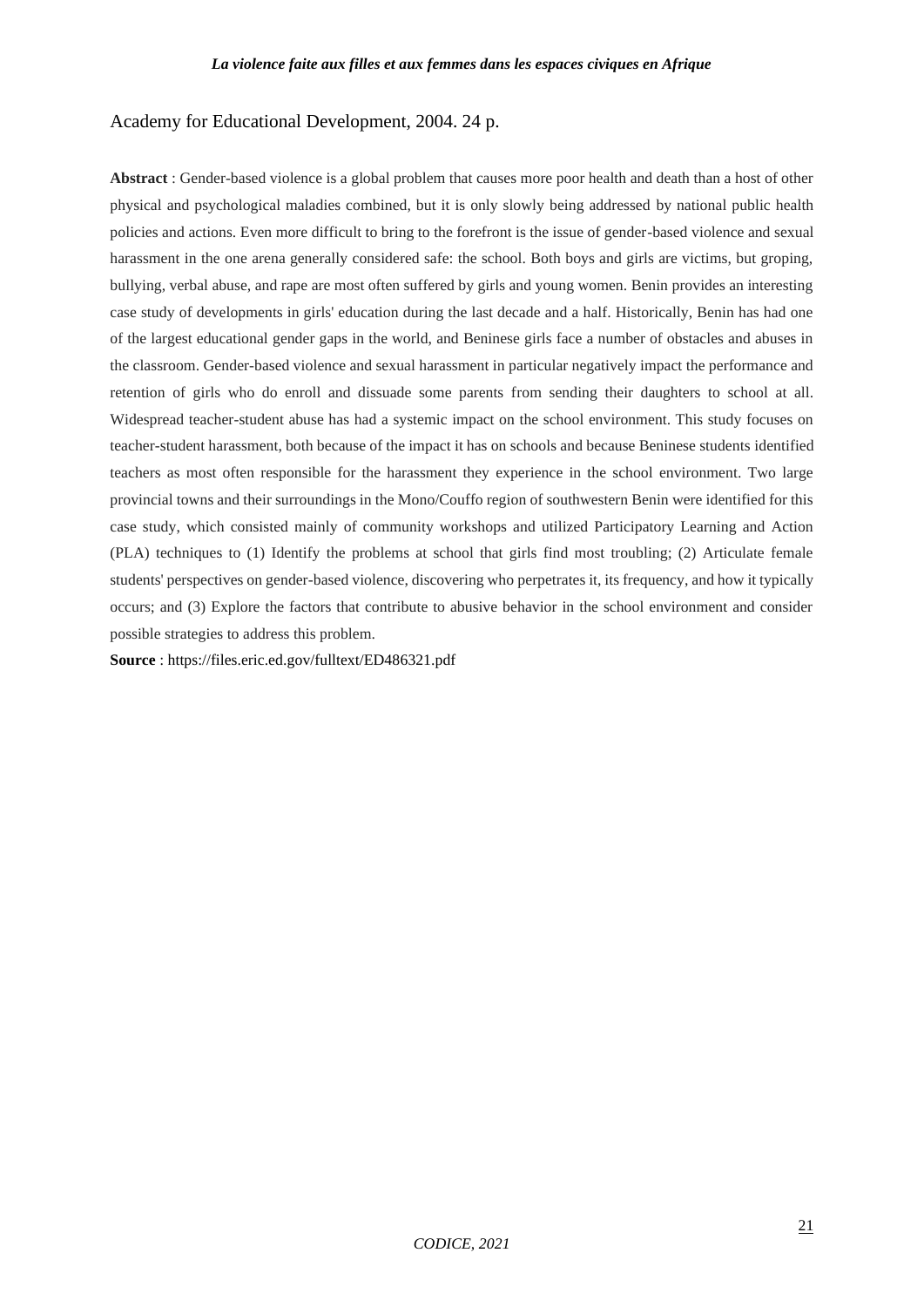#### **ANNEXES : Announcement / Annonce**

### **2020 / 2021 Gender Institute**

#### **Theme: Violence against Women and Girls in Africa's Civic Spaces.**

## **Call for Applications**

**Application Deadlines:**

- **Director: 31st March 2020**
- **Resource Persons: 31st March 2020**
- **Laureates: 30th April 2020**
- **Date for the Institute: June 15-26, 2020**
- **Venue: Monrovia, Liberia**

The Council for the Development of Social Science Research in Africa, CODESRIA invites proposal submissions from African academics and researchers to participate in the 2020 Session of the Gender Institute that will take place in Monrovia, Liberia from June 15-26, 2020. *A limited number of non-African academics and researchers from within and outside the continent who will submit proposals and qualify will be selected to attend if they can fund the cost of their participation.*

The theme chosen for the 2020 session of the Gender Institute is *"Violence against Women and Girls in Africa's Civic Spaces"*. The theme for the Institute speaks to growing complexities of violence in general and violence against women and girls in particular as they struggle to overcome barriers to their empowerment. Throughout Africa, campaigns and struggles for women and girl's empowerment have borne some dividends. More girls attend and complete basic education today compared to the situation two to three decades ago. More women are engaging formal and informal civic spaces that were previously a preserve of male counterparts, including in the security sectors. Interventions from robust civil society have pushed governments to legislate in favour of better and inclusive gender policies to safeguard the rights of women and girls. But the gains so far achieved are being curtailed by persistence of older forms of violence and by new forms of violence against women and girls.

In the past, research, policy engagements and civil society advocacy have focused mainly on three forms of violence and developed tools to mitigate the effects of such forms of violence on women and girls. Most of these have focused on overt forms of violence with an emphasis on physical abuse and attacks. These include domestic violence, sexual assault on girls and women especially in situations of distress and various forms of sexual abuse on the girl child. This focus leaves the unintended impression that violence affects mostly women and girls in "marginal" circumstances. While this is broadly true, the situation is a lot more complex. Women and girls experience violence not as a singular incident, but in multiple forms either occurring simultaneously or at different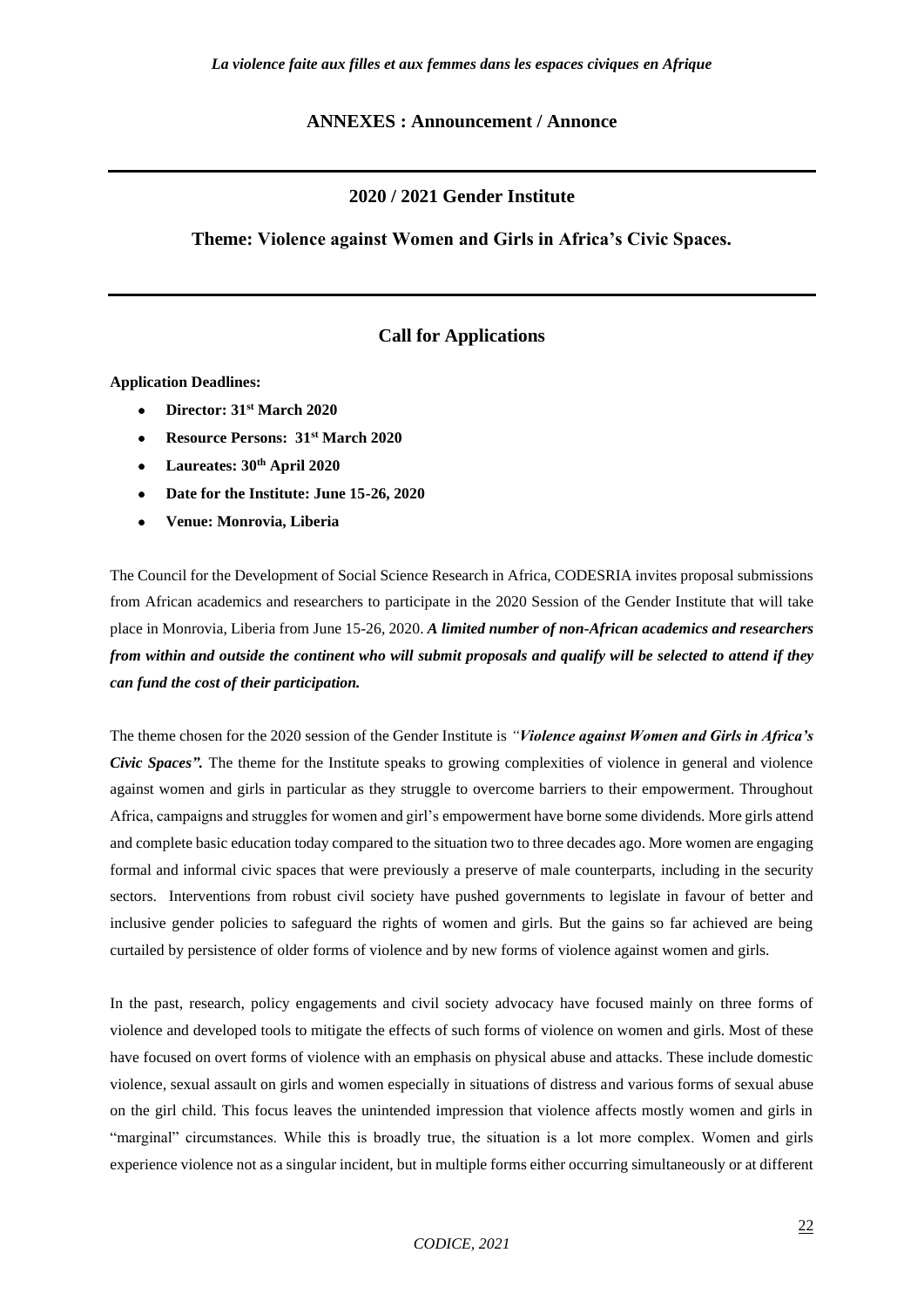stages over their life. The consequences however cumulate and often result in longer term physical and psychological trauma.

The second complexity are the various forms of overt violence that women and girls are subjected to even within spaces that are thought to be safe. This includes the violence young girls face within schools either from their teachers in the form of sexual assault or body shaming due to their physiological development or the sex for grades harassment patterns in a variety of universities across the continent that make learning environments uncomfortable for young women. Evidence of sexual harassment that has emerged recently from reputable bodies such as UNAIDS, International Planned Parenthood Federation, the African Union Commission and even within civil society organizations add to this complexity. Even ICT, a tool relevant for the empowerment of women and girls has been turned into a platform to disseminate harmful, sexist, misogynistic and violent online content against women and girls in ways that undermine their dignity. Gender-based cyberviolence is emerging as a prevalent form of violence affecting women across all spaces. While there has been some progress in signaling the dangers of gendered cyberviolence, concerted efforts are needed to examine, understand and respond to the issue from a rights-based perspective. More studies on the issue are needed in ways that will holistically take stock of women's experiences of violence when navigating online spaces. Such studies will help design conceptual frames that would inform understanding of sexism, misogyny and gender-based violence online in order to mitigate its effects and establish knowledge gaps in the subject that need to be addressed. Violence against women and girls facilitated by or through communication technology remains elusive to detect and the regime of safeguards required to protect women and girls has hardly been developed across the continent. Matters are worsened if the various forms of overt and covert violence are meditated through religion, culture and tradition that combine with new forms of gender biases to engender more complex phenomenon.

In selecting this theme, the intention is to enrich existing data and evidence that speak to an increasingly complexity challenge of violence against women and girls in a context of civic engagement that claims to have achieved much in gender empowerment. The aim is facilitate the development of tools by different actors, including civil society organizations, that anticipate and respond in ways that protect the human dignity of women and girls in the different development spaces. Applicants are particularly encouraged to engage with emerging forms and increasing complexity of violence, including forms of epistemic violence that have become normalized in spaces that are thought safe for women and girls. Proposals that are theoretically grounded and seek to contribute to designing new tools to anticipate situations before violence occurs and/or seek to mitigate long-term effects of violence on women and girls are encouraged. Further, it is expected that proposal will show that women and girls might experience violence differently and that this is another level of complexity requiring nuanced tools to address the challenge.

Candidates submitting proposals for consideration as resource persons and laureates are thus encouraged to interrogate the various emerging trends and especially focus on deepening the level of theoretical and empirical data available to gauge the magnitude and complexity involved in violence against women and girls.

#### **Organization**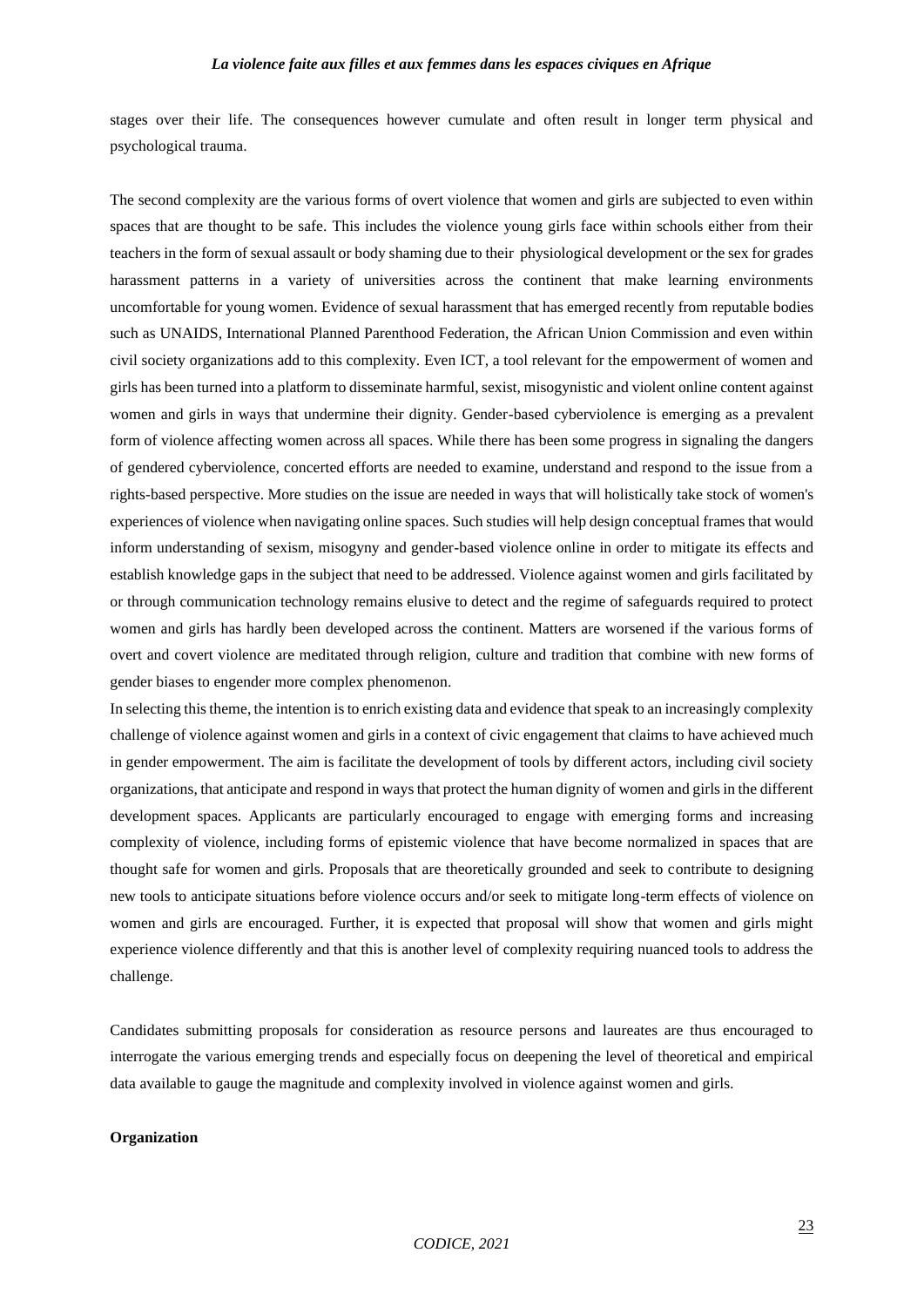The activities of all CODESRIA Institutes center on presentations by African researchers, Resource Persons, and participants whose applications for participation have been successful. The sessions are led by a Director who, with the support of Resource Persons, ensures that the Laureates are exposed to a wide range of research material and policy thinking. Each Laureate is required to prepare a research paper to be presented during the Institute. The revised version of such a paper will undergo a peer review for publication by CODESRIA. The CODESRIA Documentation and Information Centre (CODICE) will provide participants with a comprehensive bibliography on the theme of the Institute. The Institute will be held in both English and French through simultaneous interpretation.

#### **Eligibility and Selection**

#### **Director**

The Director for the Institute should be a senior academic who is expected to provide intellectual leadership of the Institute. The Director should also have proven expertise and intellectual depth and originality of thinking on the theme of the Institute as evidenced from the record of research and publications. As part of the process, those wishing to be considered as Director should provide a 15-page proposal broadly reflecting on the theme of the institute and a course outline covering ten days and indicating the main topics to be covered with laureates during the institute.

Applicants for the position of Director should submit:

- an application letter;
- a proposal, not more than 15 pages in length, indicating the course outline and showing in what ways the course would be original and responsive to the needs of prospective laureates, specifically focusing on the issues to be covered from the point of view of concepts and methodology, a critical review of the literature, and the range of issues arising from the theme of the Institute;
- a detailed and up-to-date curriculum vitae; and
- three writing samples relevant to the theme.

The Director will (co) edit the revised versions of the papers presented by the Resource Persons and the Laureates with a view to submitting them to CODESRIA for publication.

#### **Resource Persons**

Lectures to be delivered at the Institute are intended to offer laureates an opportunity to advance their reflections on the theme of the institute and on their own research topics. Resource Persons are, therefore, senior scholars or scholars in their mid-career who have published extensively on the theme, and who have a significant contribution to make to the debates on it. They will be expected to produce lecture materials which serve as think pieces that stimulate laureates to engage in discussion and debate around the lectures and the general body of literature available on the theme. They should also contribute to the comprehensive bibliography developed by CODICE.

Once selected, resource persons must: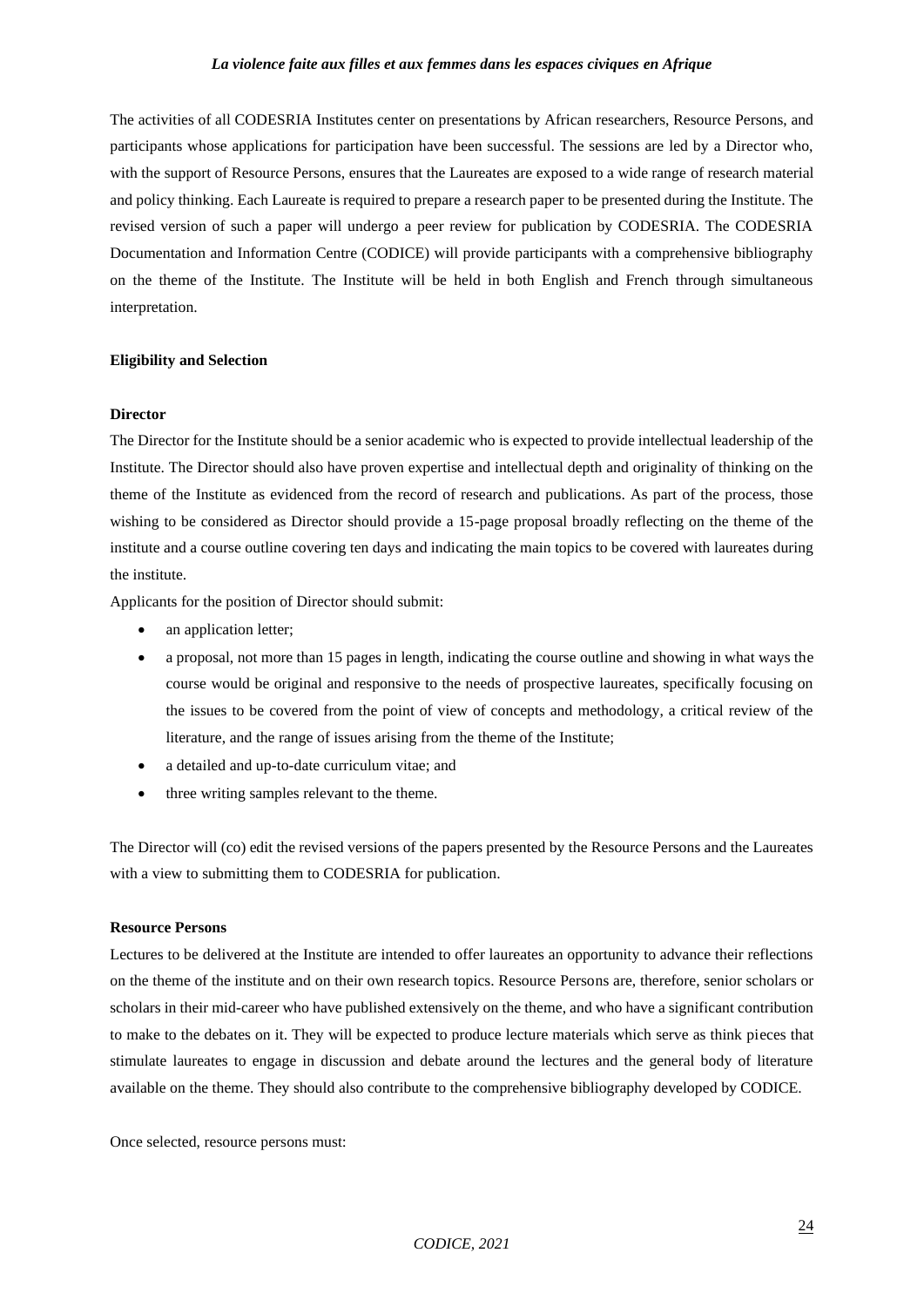- submit a copy of their lectures for reproduction and distribution to participants not later than one week before the date of the lecture;
- deliver their lectures, participate in debates and comment on the research proposals of the laureates;
- review and submit the revised version of their research papers for consideration for publication by CODESRIA not later than two months following their presentation.

Applications for the position of resource person should include:

- an application letter;
- two writing samples relevant to the theme of the session;
- a curriculum vitae: and
- a proposal, not more than five (5) pages in length, outlining the issues to be covered in their proposed lecture.

#### **Laureates**

Applicants should be African researchers who have completed their university and /or professional training, with a proven capacity to carry out research on the theme of the Institute. Intellectuals active in the policy process and/or in social movements/civic organizations are also encouraged to apply. The number of places offered by CODESRIA at each session of the institutes is limited to fifteen (15) fellowships. Non-African scholars who can raise funds for their participation may also apply for a limited number of places.

Applications for Laureates should include:

- an application letter;
- a letter indicating institutional or organizational affiliation;
- a curriculum vitae;
- a research proposal, including a descriptive analysis of the work the applicant intends to undertake, an outline of the theoretical interest of the topic chosen by the applicant, and the relationship of the topic to the problematic and concerns of the theme of the Institute; and
- two reference letters from scholars and/or researchers known for their competence and expertise in the candidate's research area (geographic and disciplinary), including their names, addresses and telephone, e-mail, fax numbers.

An independent committee composed of outstanding scholars of gender will select the candidates to be admitted to the institute.

All applications (for Director, Resource persons and laureates) should be submitted electronically via the link <https://codesria.org/submission/>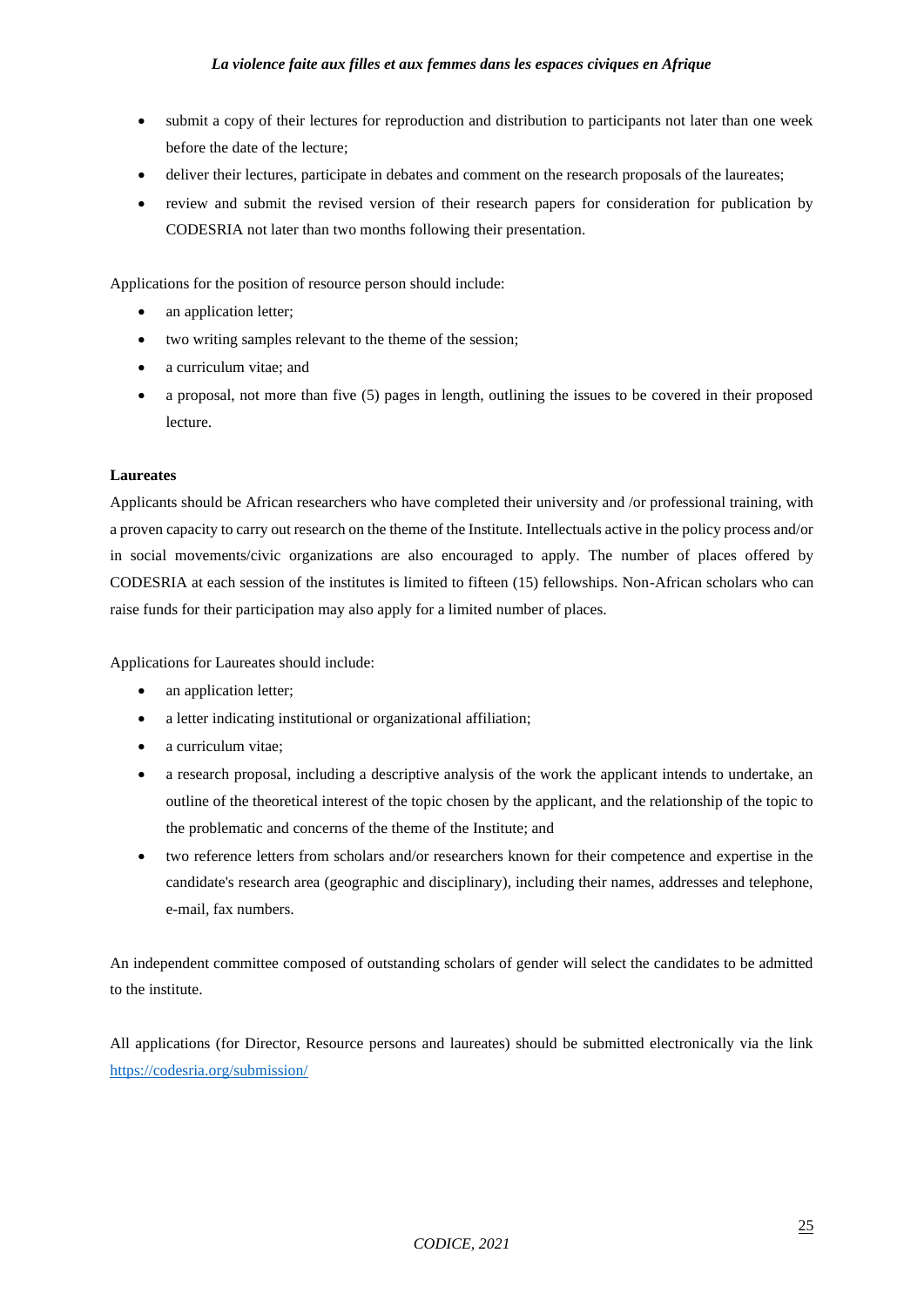## **Institut sur le Genre 2020 / 2021**

## **Theme: La violence faite aux filles et aux femmes dans les espaces civiques en Afrique**

# **Appel à candidatures**

#### **Dates limites d'inscription :**

- **Directeur: 31 mars 2020**
- **Personnes-ressources : 31 mars 2020**
- **Lauréats : 30 avril 2020**
- **Date de l'Institut : 15-26 juin 2020**
- **Lieu : Monrovia, Libéria**

Le Conseil pour le développement de la recherche en sciences sociales en Afrique (CODESRIA) invite les candidatures d'universitaires et chercheurs africains à participer à la session 2020 de l'Institut sur le genre qui se tiendra du 15 au 26 juin 2020 à Monrovia (Libéria). *Un nombre limité d'universitaires et de chercheurs non africains de l'intérieur et de l'extérieur du continent soumettant des propositions qui seront sélectionnées seront autorisés à participer à l'Institut s'ils sont en mesure de financer le coût de leur participation.*

Le thème choisi pour la session 2020 de l'Institut sur le Genre est *« La violence faite aux femmes et aux filles dans les espaces civiques africains ».* Le thème de l'Institut aborde les complexités grandissantes de la violence en général, et de la violence faite aux femmes et aux filles en particulier, dans leur lutte contre les obstacles à leur autonomisation. Partout en Afrique, les campagnes et les luttes pour l'autonomisation des femmes et des jeunes filles ont porté quelques fruits. Aujourd'hui, par rapport à la situation d'il y a deux ou trois décennies, plus de filles commencent et complètent le cycle d'éducation de base. Plus de femmes investissent les espaces civiques formels et informels qui, auparavant, étaient la chasse gardée de leurs homologues masculins, y compris dans les secteurs de la sécurité. Les interventions de sociétés civiles fortes ont poussé les gouvernements à adopter des lois en faveur de politiques de genre meilleures et plus inclusives pour protéger les droits des femmes et des filles. Mais les progrès réalisés jusqu'à présent sont entravés par la persistance de formes plus anciennes de violence, et d'autres nouvelles, contre les femmes et les filles.

Par le passé, la recherche, les engagements politiques et le plaidoyer de la société civile ont porté principalement sur trois formes de violence, et développé des outils pour atténuer les effets de ces formes de violence sur les femmes et les filles. La plupart d'entre elles concernait les formes manifestes de violence et mettait l'accent sur la maltraitance et les attaques physiques. Il s'agit notamment de la violence domestique, des agressions sexuelles sur les filles et les femmes, en particulier dans les situations de détresse, et diverses formes d'abus sexuels sur les filles. Cette attention donne l'impression inattendue que la violence affecte principalement les femmes et les filles dans des circonstances «marginales». Bien que cela soit globalement vrai, la situation est beaucoup plus complexe. Pour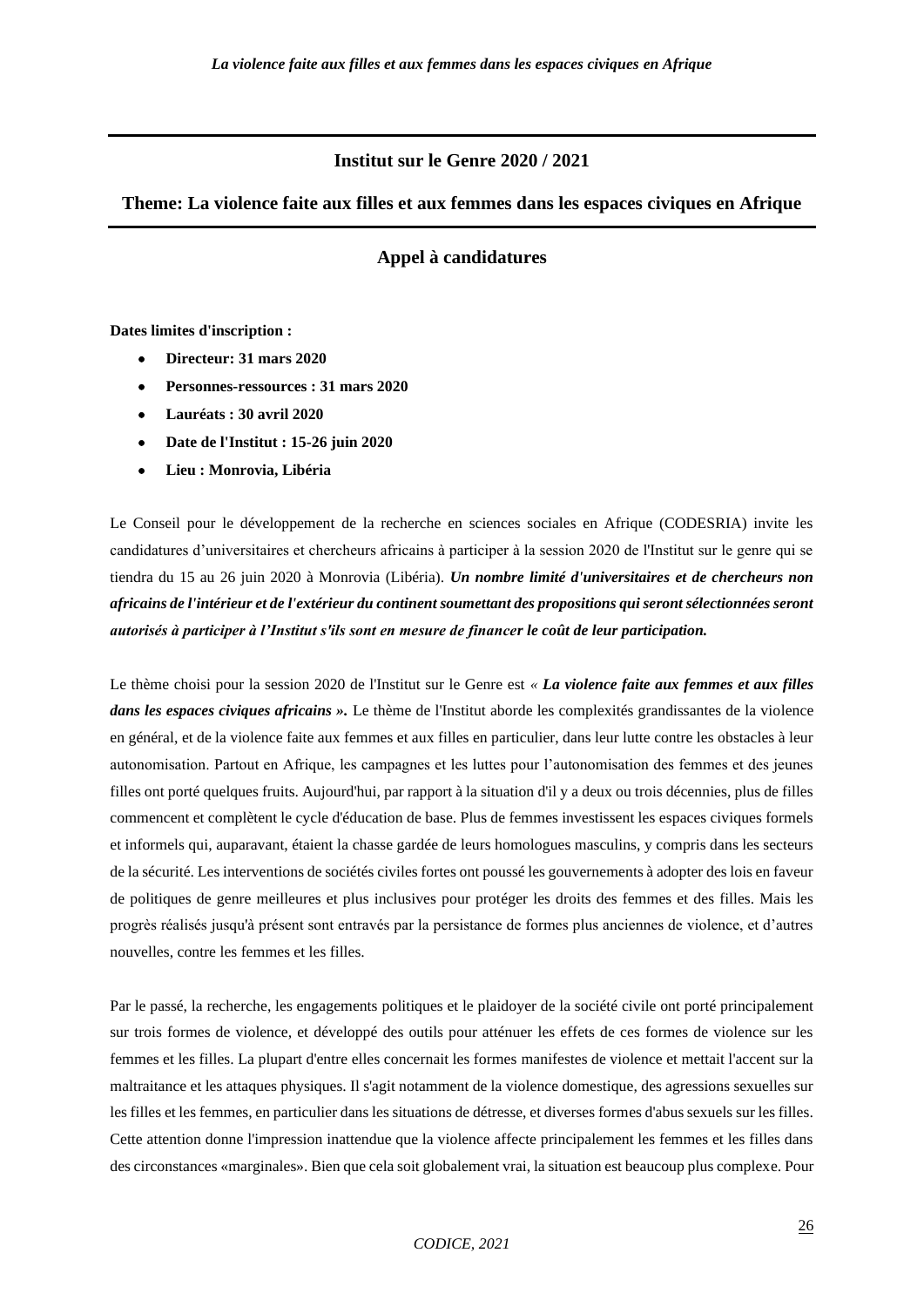les femmes et les filles, la violence ne se résume pas à un évènement unique, mais elle prend de multiples formes se produisant simultanément ou à différentes étapes de la vie. Cependant, les conséquences s'agrègent, et souvent créent des traumatismes physiques et psychologiques à long terme.

La deuxième complexité est constituée des diverses formes ouvertes de violence dont sont victimes les femmes et les filles, même dans des espaces considérés comme sûrs. Cela inclut la violence à laquelle font face les jeunes filles à l'école ; de la part de leurs enseignants sous la forme d'agressions sexuelles ou d'humiliations pour leur développement physique ; les schémas de harcèlement et de sexe pour des notes dans diverses universités à travers le continent qui rendent les environnements d'apprentissage désagréables pour les jeunes femmes. Les preuves de harcèlement sexuel mises au jour récemment par des organismes de renom tels que ONUSIDA, la Fédération internationale pour la planification familiale, la Commission de l'Union africaine et même au sein d'organisations de la société civile ajoutent à cette complexité. Même les TIC, outil pertinent pour l'autonomisation des femmes et des filles, ont été transformées en une plateforme de diffusion en ligne de contenus nuisibles, sexistes, misogynes et violents contre les femmes et les filles, et d'une manière qui porte atteinte à leur dignité. La cyber-violence fondée sur le sexe devient une forme de violence répandue qui affecte les femmes dans tous les espaces. Des progrès ont été réalisés dans le signalement des dangers de la cyber-violence sexiste, mais des efforts concertés sont nécessaires pour étudier, comprendre et répondre à la question dans une perspective fondée sur le droit. D'autres études sur le sujet sont nécessaires pour un bilan holistique des expériences de violence faite aux femmes lorsqu'elles se rendent sur les espaces en ligne. Ces études aideront à développer des cadres conceptuels qui éclaireront la compréhension du sexisme, de la misogynie et de la violence sexiste en ligne afin d'en atténuer les effets, et de combler les lacunes dans les connaissances sur la question qui doivent être traitées. La violence faite aux femmes et aux filles, facilitée à travers les technologies de communications, reste difficile à détecter, et le régime de garanties requis pour protéger les femmes et les filles n'a pas été mis en place à travers le continent. Les questions s'aggravent si les diverses formes, ouvertes ou cachées, de violence sont pensées par la religion, la culture et la tradition qui s'associent à de nouvelles formes de préjugés sexistes pour engendrer des phénomènes plus complexes.

En choisissant ce thème, l'intention est d'enrichir les données et les preuves existantes qui abordent le défi de plus en plus complexe de la violence faite aux femmes et aux filles dans un contexte d'engagement civique qui se targue d'avoir accompli beaucoup pour l'autonomisation des femmes. L'objectif est de faciliter le développement d'outils par des acteurs différents, y compris les organisations de la société civile, qui anticipent et agissent de manière à protéger la dignité humaine des femmes et des filles dans les différents espaces de développement. Les candidats sont particulièrement encouragés à aborder les nouvelles formes et la complexité grandissante de la violence, y compris les formes de violence épistémique qui se sont normalisées dans des espaces considérés comme sûrs pour les femmes et les filles. Sont encouragées les propositions théoriquement fondées et qui contribuent à la conception de nouveaux outils qui anticipent les situations avant la survenance de la violence et/ou qui atténuent les effets à long terme de la violence sur les femmes et les filles. En outre, la proposition de recherche devrait montrer que les femmes et les filles pourraient subir la violence différemment, et qu'il s'agirait d'un autre niveau de complexité nécessitant des outils nuancés.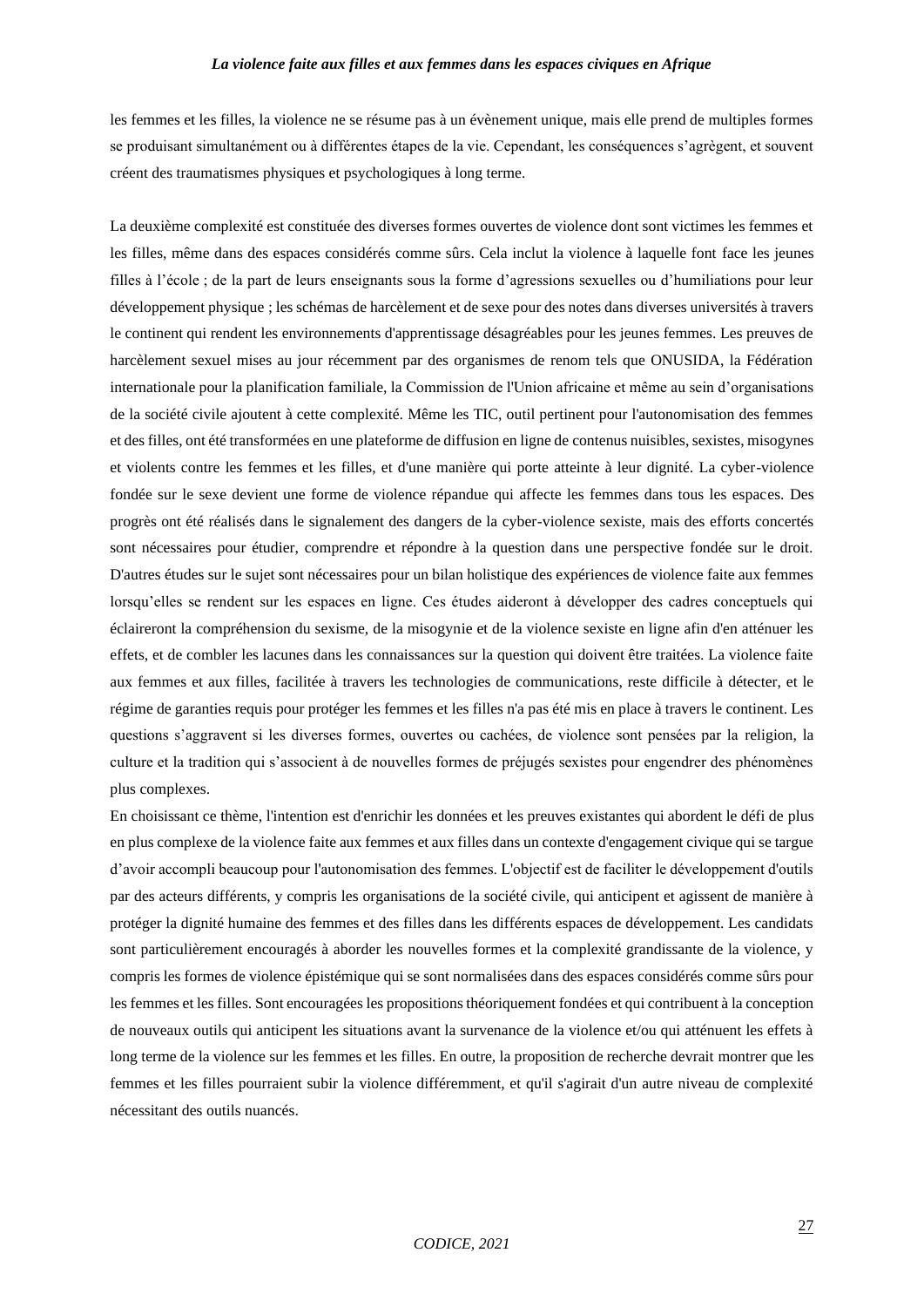Les candidatures de personnes-ressources et de lauréats sont donc encouragées à interroger les différentes tendances émergentes et à insister, en particulier, sur l'approfondissement des données théoriques et empiriques disponibles afin d'évaluer l'ampleur et la complexité de la violence faite aux femmes et aux filles.

#### **Organisation**

Les activités de tous les instituts du CODESRIA sont organisées autour des présentations de chercheurs africains, des personnes-ressources et les participants dont les candidatures ont été sélectionnées. Les sessions sont dirigées par un Directeur qui, avec l'aide des personnes-ressources, veille que les lauréats sont exposés à un large éventail de documents de recherche et de pensée politique. Chaque lauréat est tenu de préparer un document de recherche qui sera présenté au cours de l'Institut. La version révisée de ce document de recherche sera soumise à l'évaluation par les pairs pour éventuelle publication par le CODESRIA. Le Centre de documentation et d'information du CODESRIA (CODICE) mettra à la disposition des participants une bibliographie exhaustive sur le thème de l'Institut. L'Institut se tiendra en anglais et en français grâce à l'interprétation simultanée.

#### **Éligibilité et sélection**

#### **Le Directeur**

Le Directeur de l'Institut devra être un universitaire senior et apporter le leadership scientifique de l'Institut. Le Directeur devra également avoir une expertise prouvée, une profondeur intellectuelle et une réflexion originale sur le thème de l'Institut telles que démontrées par ses recherches et publications. Dans le cadre du processus de candidature, les personnes intéressées devront fournir une proposition de 15 pages abordant généralement le thème de l'Institut et un plan de cours sur dix jours indiquant les principaux sujets à couvrir avec les lauréats de l'Institut. Les candidatures au poste de directeur sont composées comme suit :

- une lettre de candidature ;
- une proposition d'au plus 15 pages, contenant le plan du cours et expliquant en quoi le cours est original et adapté aux besoins des futurs lauréats, en mettant spécifiquement l'accent sur les questions conceptuelles et méthodologiques à traiter, un examen critique de la littérature et de l'éventail des questions soulevées par le thème de l'Institut ;
- un curriculum vitae détaillé et à jour ; et
- trois échantillons d'écrits en rapport avec le thème de l'Institut.

Le Directeur coéditera les versions révisées des articles présentés par les personnes-ressources et les lauréats avec pour objectif de les soumettre au CODESRIA pour publication.

#### **Personnes-ressources**

Les cours dispensés par les personnes-ressources pendant la session auront pour objectif d'offrir aux lauréats l'opportunité de faire évoluer leurs réflexions sur le thème de l'Institut et sur leur propre recherche. Les personnesressources doivent donc être des chercheurs séniors ou à mi-carrière ayant largement publié sur le thème de l'Institut, et ayant une importante contribution à apporter aux débats. Ils devront produire des supports de cours qui serviront de sujets de réflexion et inciteront les lauréats à participer aux discussions et aux débats autour des